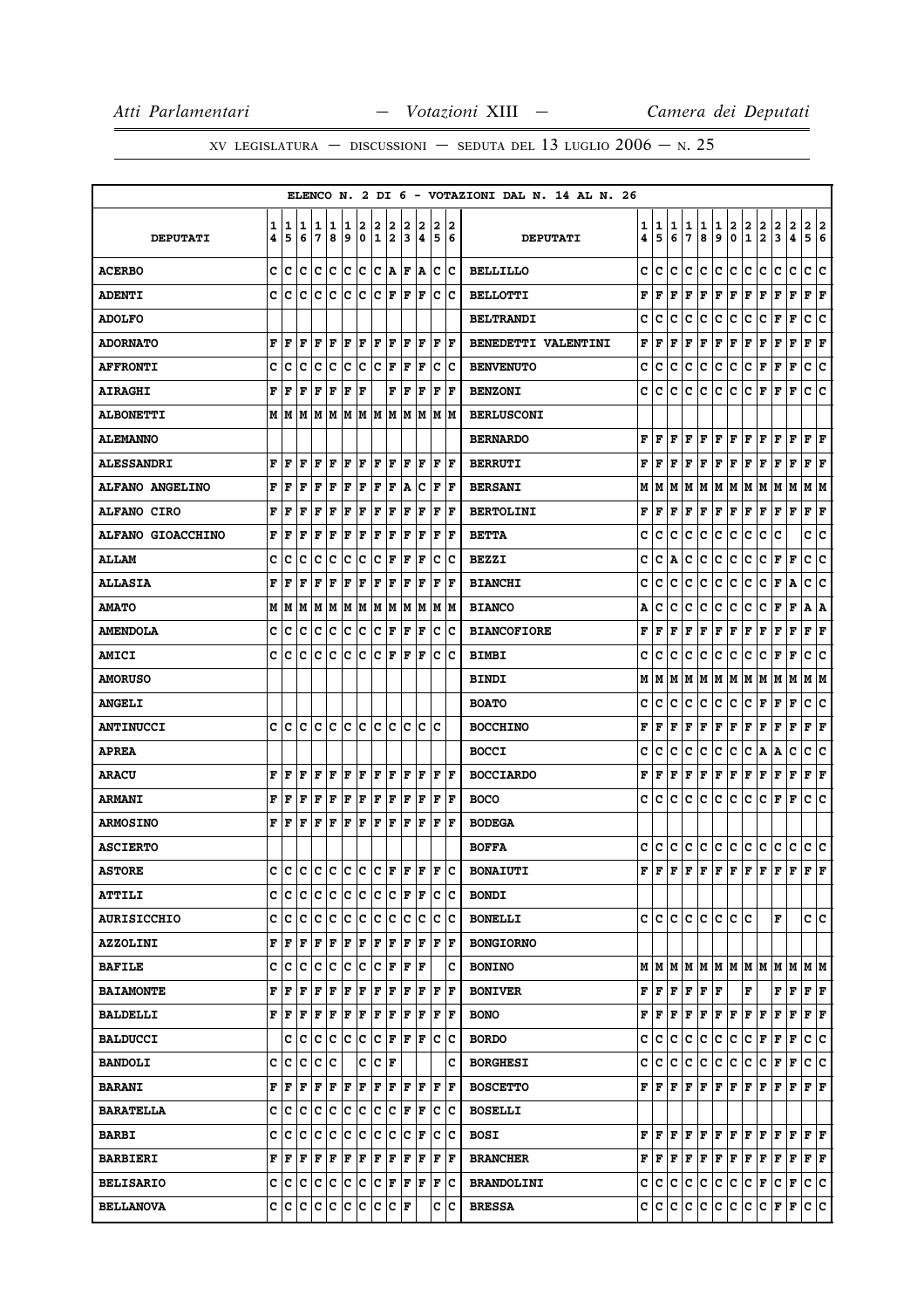|                     |        |        |        |        |        |        |        |                      |                              |        |        |             |                      | ELENCO N. 2 DI 6 - VOTAZIONI DAL N. 14 AL N. 26 |        |        |        |        |        |                            |                |                                         |                                                                                                                                                                                                                                                                                                                                                                                                                                                                                            |                      |        |                           |        |
|---------------------|--------|--------|--------|--------|--------|--------|--------|----------------------|------------------------------|--------|--------|-------------|----------------------|-------------------------------------------------|--------|--------|--------|--------|--------|----------------------------|----------------|-----------------------------------------|--------------------------------------------------------------------------------------------------------------------------------------------------------------------------------------------------------------------------------------------------------------------------------------------------------------------------------------------------------------------------------------------------------------------------------------------------------------------------------------------|----------------------|--------|---------------------------|--------|
| <b>DEPUTATI</b>     | 1<br>4 | 1<br>5 | 1<br>6 | 1<br>7 | 1<br>8 | 1<br>9 | 2<br>0 | 2<br>$\mathbf 1$     | 2<br>$\overline{\mathbf{2}}$ | 2<br>3 | 2<br>4 | 2<br>5      | 2<br>6               | <b>DEPUTATI</b>                                 | 1<br>4 | 1<br>5 | 1<br>6 | 1<br>7 | 1<br>8 | 1<br>9                     | 2<br>$\pmb{0}$ | $\overline{\mathbf{2}}$<br>$\mathbf{1}$ | 2<br>$\overline{2}$                                                                                                                                                                                                                                                                                                                                                                                                                                                                        | 2<br>3               | 2<br>4 | $\mathbf{2}$<br>5         | 2<br>6 |
| <b>BRICOLO</b>      | F      | F      | F      | F      | l F    | F      | l F    | F                    | F                            | F      | F      | F           | F                    | <b>CASTIELLO</b>                                | F      | lF.    | F      | l F    |        | F F F F                    |                |                                         | F F                                                                                                                                                                                                                                                                                                                                                                                                                                                                                        |                      | F      |                           | F      |
| <b>BRIGANDI'</b>    | F      | l F    |        | F      | F      | F      | F      | F                    | A                            | F      | F      | F           | lF.                  | <b>CATANOSO</b>                                 |        |        |        |        |        |                            |                |                                         |                                                                                                                                                                                                                                                                                                                                                                                                                                                                                            |                      |        |                           |        |
| <b>BRIGUGLIO</b>    | F      | F      | A      | F      | F      | F      | F      | F                    | F                            | F      | ΙF     | F           | l F                  | <b>CATONE</b>                                   | F      | l F    | F      | F      | F      | F                          | ΙF             | F                                       | F                                                                                                                                                                                                                                                                                                                                                                                                                                                                                          | F                    | F      | F                         | F      |
| <b>BRUGGER</b>      | M      | M      | M      | M      | M      | M      | M      | M  M                 |                              | M      | M      |             | M  M                 | <b>CECCACCI</b>                                 | F      | F      | F      | F      | F      | $\bf{F}$ $\bf{F}$ $\bf{F}$ |                |                                         | F                                                                                                                                                                                                                                                                                                                                                                                                                                                                                          | F                    | F      | $ {\bf F}  {\bf F} $      |        |
| <b>BRUNO</b>        | М      | M      | M      | M      | M      | M      | M      | M                    | M                            | M      | M      | M           | lМ                   | <b>CECCUZZI</b>                                 | c      | с      | c      | c      | c      | c                          | с              | c                                       | с                                                                                                                                                                                                                                                                                                                                                                                                                                                                                          | c                    | F      | с                         | c      |
| <b>BRUSCO</b>       | F      | F      | F      | F      | F      | F      | F      | F                    | F                            | F      | F      | F           | l F                  | <b>CENTO</b>                                    | c      | с      | c      | c      | с      | с                          | с              | с                                       | Α                                                                                                                                                                                                                                                                                                                                                                                                                                                                                          | F                    | F      | c                         | c      |
| <b>BUCCHINO</b>     | c      | с      | c      | c      | c      | c      | c      | c                    | F                            | c      | ΙF     | c           | c                    | <b>CERONI</b>                                   | F      | F      | F      | F      | F      | F                          | F              | F                                       | F                                                                                                                                                                                                                                                                                                                                                                                                                                                                                          | F                    | F      | F                         | F      |
| <b>BUEMI</b>        | C      | C      | c      | C      | C      | c      | c      | lc.                  | F                            | F      | F      | c           | Ιc                   | <b>CESA</b>                                     | F      | F      | F      | F      | F      | F                          | F              | F                                       |                                                                                                                                                                                                                                                                                                                                                                                                                                                                                            | F                    | F      | ${\bf F}$ $\bf F$         |        |
| <b>BUFFO</b>        | c      | c      | c      | Iс     | c      | c      | c      | c                    | F                            | l F    | F      | c           | Ιc                   | <b>CESARIO</b>                                  | c      | с      | c      | с      | c      | с                          | c              | с                                       | F                                                                                                                                                                                                                                                                                                                                                                                                                                                                                          | F                    | F      | c                         |        |
| <b>BUGLIO</b>       |        |        |        |        |        |        |        |                      |                              |        |        |             |                      | <b>CESARO</b>                                   |        | F      | F      | F      | F      | F                          | F              | F                                       | F                                                                                                                                                                                                                                                                                                                                                                                                                                                                                          | F                    | F      | F                         | F      |
| <b>BUONFIGLIO</b>   | F      | F      | F      | F      | l F    | F      | F      | l F                  | F                            | l F    | F      | F           | ١F                   | <b>CESINI</b>                                   |        | c      | с      | с      | с      | с                          | c              | с                                       | c                                                                                                                                                                                                                                                                                                                                                                                                                                                                                          | c                    | c      | c c                       |        |
| <b>BUONTEMPO</b>    | F      | F      | F      | F      | F      | F      | F      | F                    | F                            | F      | F      | F           | l F                  | <b>CHIANALE</b>                                 | c      | с      | c      | c      | c      | c                          | с              | с                                       | с                                                                                                                                                                                                                                                                                                                                                                                                                                                                                          | F                    | F      | c                         | c      |
| <b>BURCHIELLARO</b> | c      | c      | c      | с      | c      | c      | c      | c                    | F                            | F      | F      | c           | Ιc                   | <b>CHIAROMONTE</b>                              |        |        |        |        |        |                            |                |                                         |                                                                                                                                                                                                                                                                                                                                                                                                                                                                                            |                      |        |                           |        |
| <b>BURGIO</b>       | C      | c      | c      | c      | C      | c      | c      | c                    | F                            | F      | ΙF     | c           | Ιc                   | <b>CHICCHI</b>                                  | c      | с      | c      | c      | c      | с                          | lc.            | с                                       | c                                                                                                                                                                                                                                                                                                                                                                                                                                                                                          | $ {\bf F}  {\bf F} $ |        | c                         | Ιc     |
| <b>BURTONE</b>      | C      | c      | c      | c      | c      | c      | c      | c                    | F                            | F      | F      | c           | ١c                   | CHITI                                           | М      | M      | lМ     |        |        |                            |                |                                         | M  M  M  M  M  M  M  M                                                                                                                                                                                                                                                                                                                                                                                                                                                                     |                      |        | M M                       |        |
| <b>CACCIARI</b>     | c      | c      | c      | c      | c      | c      | c      | c                    | c                            | F      | ١A     | c           | Ιc                   | <b>CIALENTE</b>                                 | c      | c      | с      | c      | IC.    | с                          | lc.            | c                                       | с                                                                                                                                                                                                                                                                                                                                                                                                                                                                                          | C F                  |        | c c                       |        |
| <b>CALDAROLA</b>    | c      | c      | c      | c      | c      | c      | c      | c                    | с                            | F      | ΙF     | с           | Ιc                   | <b>CICCHITTO</b>                                |        |        |        |        |        |                            |                |                                         |                                                                                                                                                                                                                                                                                                                                                                                                                                                                                            |                      |        |                           |        |
| <b>CALGARO</b>      | c      | c      | c      | c      | c      | c      | c      | c                    | c                            | c      | Ιc     | c           | Ιc                   | <b>CICCIOLI</b>                                 | F      | F      | F      | F      | F      | F F                        |                | F                                       | F                                                                                                                                                                                                                                                                                                                                                                                                                                                                                          | F                    | F      | $\mathbf{F}   \mathbf{F}$ |        |
| CALIGIURI           | F      |        | F      | F      | F      | F      | F      | ΙF                   | F                            | F      | F      | F           | l F                  | CICU                                            | F      | F      | F      | F      | A      | F                          | F              | F                                       | F                                                                                                                                                                                                                                                                                                                                                                                                                                                                                          | F                    | F      | F                         | F      |
| <b>CAMPA</b>        | F      | F      | F      | F      | F      | F      | F      | F                    | F                            | F      | F      | $\mathbf F$ | F                    | <b>CIOCCHETTI</b>                               | F      | F      | F      | F      | F      | F F F                      |                |                                         | F                                                                                                                                                                                                                                                                                                                                                                                                                                                                                          | F                    | F      | F                         |        |
| <b>CANCRINI</b>     | C      | c      | C      | c      | c      | c      | c      | c                    | F                            | c      | c      | c           | Ιc                   | <b>CIOFFI</b>                                   | c      | с      | c      | c      | c      | c                          | c              | c                                       | F                                                                                                                                                                                                                                                                                                                                                                                                                                                                                          | F                    | F      | c                         | c      |
| <b>CANNAVO'</b>     | C      | c      | c      | c      | c      | c      | c      | c                    | F                            | F      | F      | c           | Ιc                   | CIRIELLI                                        | F      | F      | F      | F      | F      | ${\bf F}$ $\bf F$          |                |                                         | FF                                                                                                                                                                                                                                                                                                                                                                                                                                                                                         |                      | F      | F                         | F      |
| <b>CAPARINI</b>     | F      | F      | F      | F      | F      | F      | F      | F                    | F                            | F      | F      | F           | ۱A                   | CIRINO POMICINO                                 |        |        |        |        |        |                            |                |                                         |                                                                                                                                                                                                                                                                                                                                                                                                                                                                                            |                      |        |                           |        |
| <b>CAPEZZONE</b>    |        |        |        |        |        |        |        |                      |                              |        |        |             |                      | CODURELLI                                       | c      | с      | с      | c      | с      | с                          | IC.            | с                                       | C F                                                                                                                                                                                                                                                                                                                                                                                                                                                                                        |                      | F      | с                         | c      |
| CAPITANIO SANTOLINI | F      | ١F     |        | F      |        | F      | F      | F                    | F                            | F      | F      | F           | F                    | <b>COGODI</b>                                   | с      | с      | с      | с      | с      | с                          | c              | с                                       | Г                                                                                                                                                                                                                                                                                                                                                                                                                                                                                          | F                    | F      | c                         | ∣c     |
| <b>CAPODICASA</b>   | C      | с      | c      | c      | c      | c      | c      | c                    | F                            | ١F     | lF.    | lc.         | lc.                  | <b>COLASIO</b>                                  | c      | с      | c      | С      | c      | c                          | c              | c                                       | c                                                                                                                                                                                                                                                                                                                                                                                                                                                                                          | F                    | c      | c                         | c      |
| <b>CAPOTOSTI</b>    | c      | c      | c      | c      | c      | lc.    | c      | c                    | F                            |        | F F    | c           | Ιc                   | <b>COLUCCI</b>                                  |        |        |        |        |        |                            |                |                                         |                                                                                                                                                                                                                                                                                                                                                                                                                                                                                            |                      |        |                           |        |
| <b>CARBONELLA</b>   | c      | c      | lc.    | Iс     | c      | lc.    | c      | c                    | Iс                           | lc.    | Ιc     | lc.         | Iс                   | <b>COMPAGNON</b>                                |        |        |        |        |        |                            |                |                                         | ${\bf F}\, \, {\bf F}\, \, {\bf F}\, \, {\bf F}\, \, {\bf F}\, \, {\bf F}\, \, {\bf F}\, \, {\bf F}\, \, {\bf F}\, \, {\bf F}\, \, {\bf F}\, \, {\bf F}\, \, {\bf F}\, \,$                                                                                                                                                                                                                                                                                                                 |                      |        |                           |        |
| <b>CARDANO</b>      | C      | lc.    | ١c     | Iс     | Iс     | lc.    | lc.    | lc.                  | lF.                          | lF.    | ١F     | Iс          | ΙC                   | <b>CONSOLO</b>                                  |        |        |        |        |        |                            |                |                                         |                                                                                                                                                                                                                                                                                                                                                                                                                                                                                            |                      |        |                           |        |
| <b>CARDINALE</b>    |        |        |        |        |        |        |        |                      |                              |        |        |             |                      | CONTE GIANFRANCO                                |        |        |        |        |        |                            |                |                                         | ${\bf F}$ $\bf F$ $\bf F$ $\bf F$ $\bf F$ $\bf F$ $\bf F$ $\bf F$ $\bf F$ $\bf F$ $\bf F$ $\bf F$                                                                                                                                                                                                                                                                                                                                                                                          |                      |        |                           |        |
| <b>CARFAGNA</b>     | F      | F      | F      | F      | l F    | F      | l F    | l F                  | lF.                          | ΙF     | lF.    | l F         | ١F                   | <b>CONTE GIORGIO</b>                            | F      | lF.    | F      |        |        |                            |                |                                         | $\mathbf{F} \left  \mathbf{F} \right. \left  \mathbf{F} \right. \left  \mathbf{F} \right. \left  \mathbf{F} \right. \left  \mathbf{F} \right. \left  \mathbf{F} \right. \left  \mathbf{F} \right. \left  \mathbf{F} \right. \left  \mathbf{F} \right. \left  \mathbf{F} \right. \left  \mathbf{F} \right. \left  \mathbf{F} \right. \left  \mathbf{F} \right. \left  \mathbf{F} \right. \left  \mathbf{F} \right. \left  \mathbf{F} \right. \left  \mathbf{F} \right. \left  \mathbf{F} \$ |                      |        | FF                        |        |
| <b>CARLUCCI</b>     | F      | F      | F      | F      | ΙF     | F      | F      | F                    | F                            | lF.    | F      |             | $ {\bf F}  {\bf F} $ | <b>CONTENTO</b>                                 |        |        |        |        |        |                            |                |                                         | ${\bf F}$ $\bf [F]$ $\bf F$ $\bf [F]$ $\bf F$ $\bf [F]$ $\bf F$ $\bf [F]$ $\bf F$ $\bf [F]$                                                                                                                                                                                                                                                                                                                                                                                                |                      |        | F F                       |        |
| <b>CARRA</b>        | c      | c      | c      | с      | c      | lC.    | c      | lc.                  | F                            | lF.    | F      | c           | c                    | CONTI GIULIO                                    |        | F F.   | lF.    |        |        |                            |                |                                         | F   F   F   F   F   F   F                                                                                                                                                                                                                                                                                                                                                                                                                                                                  |                      |        | F F                       |        |
| <b>CARTA</b>        | C      | c      | c      | c      | c      | c      | c      | c                    | F                            | lF.    | F      | c           | Ιc                   | CONTI RICCARDO                                  |        |        |        |        |        |                            |                |                                         |                                                                                                                                                                                                                                                                                                                                                                                                                                                                                            |                      |        |                           |        |
| <b>CARUSO</b>       | c      | с      | c      | с      | Iс     | lC.    | Iс     | lc.                  | lF.                          | lF.    | ١F     | Iс          | Ιc                   | <b>CORDONI</b>                                  | c      | c      | c      | c      | c      |                            |                |                                         | C C C F F F                                                                                                                                                                                                                                                                                                                                                                                                                                                                                |                      |        | c lc                      |        |
| <b>CASERO</b>       | F      | F      | F      | F      | F      | F      | F      | F                    | F                            | F      | Iс     | F           | ١F                   | COSENTINO LIONELLO                              | c      | IC.    | c      | c      | lc.    | c c                        |                |                                         | FF                                                                                                                                                                                                                                                                                                                                                                                                                                                                                         |                      | ١F     | c c                       |        |
| <b>CASINI</b>       | F      | F      | F      | F      | ΙF     | F      | F      | F                    | F                            | F      | F      |             | F F                  | COSENTINO NICOLA                                |        |        |        |        |        |                            |                |                                         | ${\bf F}\, \,{\bf F}\, \,{\bf F}\, \,{\bf F}\, \,{\bf F}\, \,{\bf F}\, \,{\bf F}\, \,{\bf F}\, \,{\bf F}\, \,{\bf F}\, \,{\bf F}\, \,{\bf F}\,$                                                                                                                                                                                                                                                                                                                                            |                      |        | F F                       |        |
| <b>CASSOLA</b>      | c      | c      | c      | с      | Iс     | lc.    | lc.    | lc.                  | F                            | lF.    | F      | С           | ΙC                   | <b>COSENZA</b>                                  | F      | F      | F      |        |        | F F F F F A                |                |                                         |                                                                                                                                                                                                                                                                                                                                                                                                                                                                                            |                      | F      | F F                       |        |
| <b>CASTAGNETTI</b>  | c      |        | c c    | C A    |        | c c    |        | $ {\bf C}  {\bf F} $ |                              |        | F  F   |             | A   C                | <b>COSSIGA</b>                                  |        |        |        |        |        |                            |                |                                         | ${\bf F}$ $\bf [F]$ $\bf F$ $\bf [F]$ $\bf F$ $\bf [F]$ $\bf F$ $\bf [F]$ $\bf F$                                                                                                                                                                                                                                                                                                                                                                                                          |                      | F      | F F                       |        |
| <b>CASTELLANI</b>   | F      | F      | F      | F      | F      | F      | F      | F                    | F                            | F      | F      | F           | F                    | <b>COSTA</b>                                    |        |        |        |        |        |                            |                |                                         | ${\bf F}\, \,{\bf F}\, \,{\bf F}\, \,{\bf F}\, \,{\bf F}\, \,{\bf F}\, \,{\bf F}\, \,{\bf F}\, \,{\bf F}\, \,{\bf F}\, \,{\bf F}\, \,{\bf F}\, \,{\bf F}\, \,{\bf F}\, \,$                                                                                                                                                                                                                                                                                                                 |                      |        |                           |        |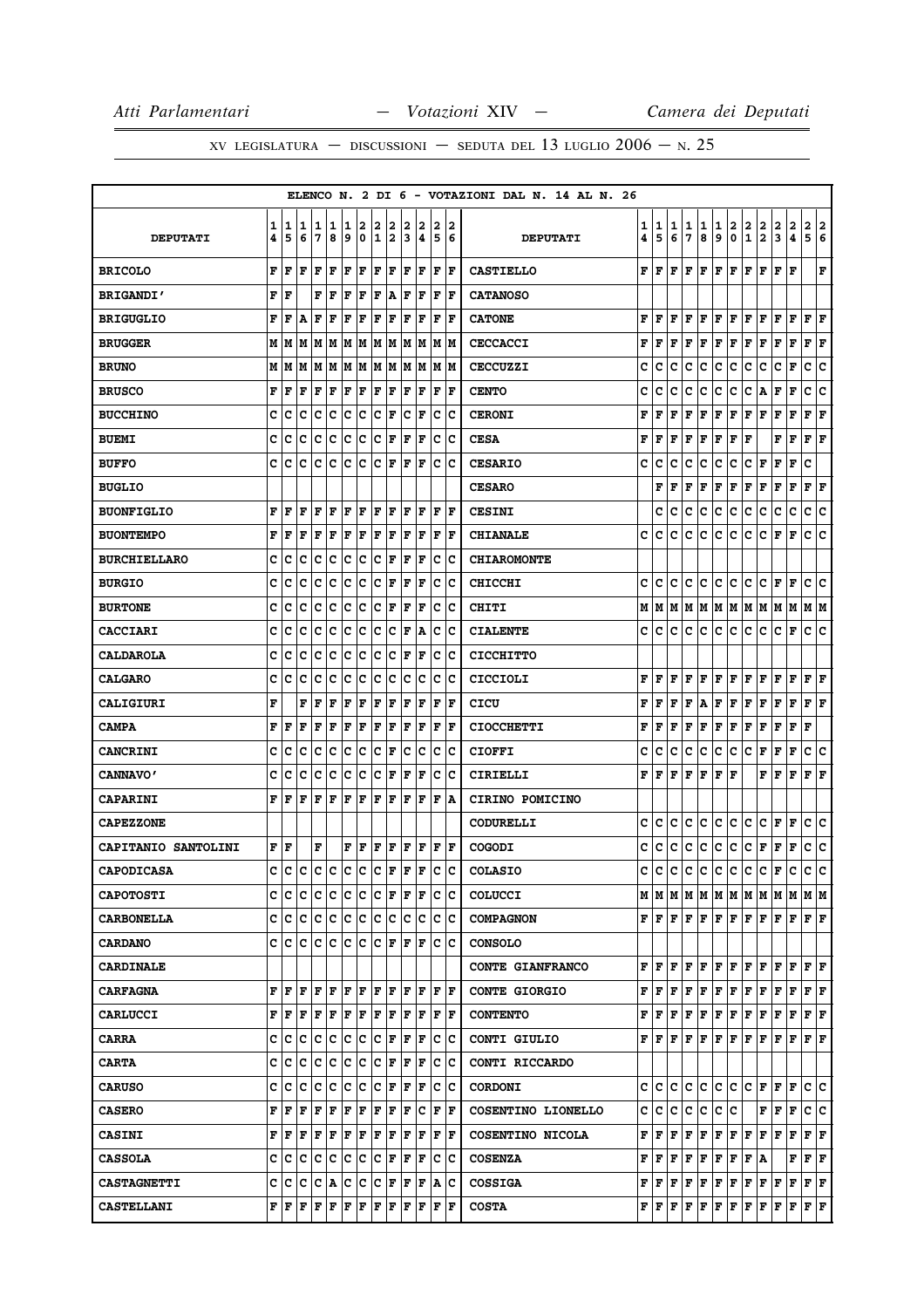|                     |   |      |     |       |     |     |     |             |                            |             |                                                                     |     |      | ELENCO N. 2 DI 6 - VOTAZIONI DAL N. 14 AL N. 26 |   |       |     |     |     |     |     |                |                           |     |                                                                                                                                                                                                                                                                                                                                                                                                           |                           |     |
|---------------------|---|------|-----|-------|-----|-----|-----|-------------|----------------------------|-------------|---------------------------------------------------------------------|-----|------|-------------------------------------------------|---|-------|-----|-----|-----|-----|-----|----------------|---------------------------|-----|-----------------------------------------------------------------------------------------------------------------------------------------------------------------------------------------------------------------------------------------------------------------------------------------------------------------------------------------------------------------------------------------------------------|---------------------------|-----|
|                     | 1 | 1    | 1   | 1     | 1   | 1   | 2   | 2           | 2                          | 2           | 2                                                                   | 2   | 2    |                                                 | 1 | 1     | 1   | 1   | 1   | 1   | 2   | 2              | 2                         | 2   | 2                                                                                                                                                                                                                                                                                                                                                                                                         | 2                         | 2   |
| <b>DEPUTATI</b>     | 4 | 5    | 6   | 7     | 8   | 9   | 0   | $\mathbf 1$ | 2                          | 3           | 4                                                                   | 5   | 6    | <b>DEPUTATI</b>                                 | 4 | 5     | 6   | 7   | 8   | 9   | 0   | $\mathbf 1$    | $\overline{\mathbf{2}}$   | 3   | 4                                                                                                                                                                                                                                                                                                                                                                                                         | 5                         | 6   |
| <b>COSTANTINI</b>   | C | c    | c   | c     | c   | c   | c   | c           | lc.                        | $\mathbf F$ | F                                                                   |     | c    | <b>DI CENTA</b>                                 | F | F     | F   | F   | F   | F   | F   | F              | F                         | F   | $\mathbf F$                                                                                                                                                                                                                                                                                                                                                                                               | F                         | F   |
| <b>COTA</b>         | F | F    | F   | F     | F   | F   | F   | F           | F                          | F           | F                                                                   | F   | l F  | DI GIOIA                                        | с | c     | с   | c   | с   | с   | c   | с              | с                         | с   | с                                                                                                                                                                                                                                                                                                                                                                                                         | c                         | c   |
| <b>CRAPOLICCHIO</b> | c | c    | c   | c     | c   | c   | c   | c           | F                          | c           | c                                                                   | c   | Ιc   | DI GIROLAMO                                     | c | c     | c   | c   | c   | c   | c   | c              | A                         | F   | F                                                                                                                                                                                                                                                                                                                                                                                                         | c                         | c   |
| <b>CRAXI</b>        | F | F    | F   | F     | F   | F   | F   | F           | F                          | F           | F                                                                   | F   | F    | <b>DILIBERTO</b>                                |   |       |     |     |     |     |     |                |                           |     |                                                                                                                                                                                                                                                                                                                                                                                                           |                           |     |
| <b>CREMA</b>        | c | c    | c   | c     | c   | c   | c   | c           | A                          | Α           | A                                                                   | c   | с    | <b>DI MAURO</b>                                 |   |       |     |     |     |     |     |                |                           |     |                                                                                                                                                                                                                                                                                                                                                                                                           |                           |     |
| CRIMI               | F | F    | F   | F     | F   | F   | F   | F           | F                          | F           | F                                                                   | F   | F    | <b>DIOGUARDI</b>                                | c | c     | с   | с   | c   | с   | lc. | c              | F                         | F   | F                                                                                                                                                                                                                                                                                                                                                                                                         | c                         | Ιc  |
| <b>CRISAFULLI</b>   | c | c    | c   | c     | c   | c   | c   | c           | F                          | F           | F                                                                   | c   | Ιc   | <b>DIONISI</b>                                  | F | F     | F   | F   | F   | F   | F   | F              | F                         | F   | F                                                                                                                                                                                                                                                                                                                                                                                                         | F                         | ΙF  |
| <b>CRISCI</b>       | C | C    | C   | C     | C   | C   | C   | C           | lc.                        | F           | F                                                                   | c   | c    | <b>DI PIETRO</b>                                | М | IМ    | М   | М   | M   | M M |     | M              | M                         | M   | M                                                                                                                                                                                                                                                                                                                                                                                                         | M  M                      |     |
| <b>CROSETTO</b>     | F | F    | F   | F     | F   | F   | F   | F           | F                          | ΙF          | F                                                                   | F   | l F  | DI SALVO                                        | c | c     | c   | c   | с   | c   | c   | с              | F                         | F   | $\mathbf F$                                                                                                                                                                                                                                                                                                                                                                                               | c                         | c   |
| <b>CUPERLO</b>      | c | c    | c   | c     | c   | c   | c   | c           | F                          | F           | F                                                                   | c   | c    | DI VIRGILIO                                     | F | F     | F   | F   | F   | F   | F   | F              | F                         | F   | F                                                                                                                                                                                                                                                                                                                                                                                                         | F                         | F   |
| "AGRO מ             | F |      | F   | F     | F   | F   | F   | F           | F                          | F           | F                                                                   | F   | F    | <b>DONADI</b>                                   | c | c     | с   | с   | с   | c   | c   |                |                           | F   |                                                                                                                                                                                                                                                                                                                                                                                                           | c  c                      |     |
| <b>D'ALEMA</b>      | М | M    | M   | M     | M   | M   | M   | M           | M                          | M           | M                                                                   | M   | M    | <b>DOZZO</b>                                    | F | F     | F   | F   | F   | F   | F   | F              | l F                       | F   | F                                                                                                                                                                                                                                                                                                                                                                                                         | F                         | ΙF  |
| <b>D'ALIA</b>       | F | F    | F   | F     | F   | F   | F   | F           | F                          | F           | F                                                                   | F   | F    | <b>DRAGO</b>                                    |   |       |     |     |     |     |     |                |                           |     |                                                                                                                                                                                                                                                                                                                                                                                                           |                           |     |
| <b>DAMIANO</b>      | М | M    | M   | M     | M   | M   | M   | M           | M                          | M           | M                                                                   | M   | M    | <b>DUILIO</b>                                   |   | M M   |     |     |     |     |     |                | M  M  M  M  M  M  M  M  M |     |                                                                                                                                                                                                                                                                                                                                                                                                           | M M                       |     |
| <b>D'ANTONA</b>     | C | c    | c   | c     | c   | c   | c   | c           | F                          | F           | F                                                                   | c   | ΙC   | <b>D'ULIZIA</b>                                 |   | c     |     | c   | c   | c   | c   | с              | F                         | F   | F                                                                                                                                                                                                                                                                                                                                                                                                         | c                         | c   |
| <b>D'ANTONI</b>     | c | c    | c   | c     | c   | c   | c   | c           | c                          | F           | F                                                                   | c   | Ιc   | <b>DURANTI</b>                                  | c | c     | с   | c   | с   | c   | c   | c              | F                         | F   | F                                                                                                                                                                                                                                                                                                                                                                                                         | c                         | c   |
| <b>DATO</b>         | c | c    | c   | c     | c   | c   | c   | c           | F                          | F           | F                                                                   | c   | c    | <b>DUSSIN</b>                                   | F | F     | F   | F   | F   | F   | F   | F              | F                         | F   | F                                                                                                                                                                                                                                                                                                                                                                                                         | F                         | F   |
| DE ANGELIS          | c | c    | c   | с     | c   | c   | c   | c           | F                          | F           | F                                                                   | c   | IС   | <b>EVANGELISTI</b>                              | c | c     |     | c   | с   | с   | с   | с              | F                         | F   | $\mathbf{F}$                                                                                                                                                                                                                                                                                                                                                                                              | c                         | lc. |
| DE BIASI            | c | c    | c   | c     | c   | c   | c   | с           | F                          | l F         | F                                                                   | c   | c    | <b>FABBRI</b>                                   | F | F     | F   | F   | F   | F   | ΙF  | F              | F                         | F   | F                                                                                                                                                                                                                                                                                                                                                                                                         | F                         | ΙF  |
| DE BRASI            |   |      |     |       |     |     |     |             |                            |             |                                                                     |     |      | <b>FABRIS</b>                                   |   |       |     |     |     |     |     |                |                           |     |                                                                                                                                                                                                                                                                                                                                                                                                           |                           |     |
| DE CASTRO           | C | c    | c   | c     | c   | c   | c   | c           |                            | F           | F                                                                   | c   | Ιc   | <b>FADDA</b>                                    | c | c     | с   | c   | с   | c   | c   | c              | F                         | F   | $\mathbf F$                                                                                                                                                                                                                                                                                                                                                                                               | c                         | c   |
| DE CORATO           |   |      |     |       |     |     |     |             |                            |             |                                                                     |     |      | <b>FALLICA</b>                                  | F | F     | F   | F   | F   | F   | F   | F              | F                         | F   | F                                                                                                                                                                                                                                                                                                                                                                                                         | F                         | F   |
| DE CRISTOFARO       | c | c    |     | c     | c   | c   | c   | c           | F                          | F           | F                                                                   | c   | Iс   | <b>FALOMI</b>                                   | c | c     | с   | c   | с   | с   | c   | с              | F                         | F   | $\mathbf F$                                                                                                                                                                                                                                                                                                                                                                                               | с                         | c   |
| <b>DEIANA</b>       | C | c    | c   | c     | c   | c   | c   | с           | F                          | F           | F                                                                   | c   | ΙC   | <b>FARINA DANIELE</b>                           | c | c     | c   | с   | с   | c   | lc. | c              | F                         | F   | F                                                                                                                                                                                                                                                                                                                                                                                                         | с                         | c   |
| DE LAURENTIIS       | F | F    | F   | F     | F   | F   | F   | F           | F                          | F           | F                                                                   |     | F    | <b>FARINA GIANNI</b>                            | с | с     | c   |     |     | c   |     |                | c                         | с   | c                                                                                                                                                                                                                                                                                                                                                                                                         | С                         | c   |
| <b>DELBONO</b>      | C | Iс   | c   | c     | c   | c   | c   | c           | F                          | l F         | F                                                                   | c   | c    | <b>FARINONE</b>                                 | c | c     | c   | c   | c   | c   | c   | c              | l F                       | F   | F                                                                                                                                                                                                                                                                                                                                                                                                         | c                         | c   |
| DEL BUE             | F | F    | F   | F     | F   | F   | F   | F           | F                          | lF.         | lF.                                                                 |     | F  F | <b>FASCIANI</b>                                 |   |       |     |     |     |     |     |                |                           |     | C C C C C C C F F F C C                                                                                                                                                                                                                                                                                                                                                                                   |                           |     |
| <b>DELFINO</b>      | F | lF.  | ١F  | F     | ΙF  |     | F F |             |                            |             | $\mathbf{F} \mathbf{F} \mathbf{F} \mathbf{F} \mathbf{F} \mathbf{F}$ |     |      | <b>FASOLINO</b>                                 |   |       |     |     |     |     |     |                |                           |     |                                                                                                                                                                                                                                                                                                                                                                                                           |                           |     |
| <b>D'ELIA</b>       | c | c    | lc. | с     | Iс  | c   | lC. | lc.         | IС                         | c           | F                                                                   | С   | ΙC   | <b>FASSINO</b>                                  |   |       |     |     |     |     |     |                |                           |     |                                                                                                                                                                                                                                                                                                                                                                                                           |                           |     |
| DELLA VEDOVA        | F | F    | F   | ١F    |     | F   | F   | F           | F                          | ΙF          | F                                                                   | lF. | ١F   | FAVA                                            |   |       |     |     |     |     |     |                |                           |     |                                                                                                                                                                                                                                                                                                                                                                                                           |                           |     |
| <b>DELL'ELCE</b>    | F | lF.  | F   | F     | l F | F   | F   | F           | F                          | F           | F                                                                   | F   | lF   | <b>FEDELE</b>                                   |   |       |     |     |     |     |     |                |                           |     | ${\bf F}\, \,{\bf F}\, \,{\bf F}\, \,{\bf F}\, \,{\bf F}\, \,{\bf F}\, \,{\bf F}\, \,{\bf F}\, \,{\bf F}\, \,{\bf F}\, \,{\bf F}\, \,{\bf F}\, \,{\bf F}\, \,{\bf F}\, \,{\bf F}\, \,{\bf F}\, \,{\bf F}\, \,{\bf F}\, \,{\bf F}\, \,{\bf F}\, \,{\bf F}\, \,{\bf F}\, \,{\bf F}\, \,{\bf F}\, \,{\bf F}\, \,{\bf F}\, \,{\bf F}\, \,{\bf F}\, \,{\bf F}\, \,{\bf F}\, \,{\bf F}\, \,{\bf F$              |                           |     |
| DEL MESE            | c |      | c c | C     | c   | IC. | lC. |             | $ {\tt C} \,  $ $\bf F \,$ |             | F F                                                                 | ΙC  |      | <b>FEDI</b>                                     |   | c Ic  | C   | C.  | C.  |     | C C |                | C F F F                   |     |                                                                                                                                                                                                                                                                                                                                                                                                           | c c                       |     |
| <b>D'ELPIDIO</b>    | c | с    | с   | с     | c   | c   | c   | lc.         | F                          | F           | F                                                                   | F   | Ιc   | <b>FERRARA</b>                                  | с | IC.   | IC. | С   | IC. | c c |     | C              | F                         | F F |                                                                                                                                                                                                                                                                                                                                                                                                           | c c                       |     |
| DE LUCA FRANCESCO   | F | lF.  | ١F  | F F   |     |     | F F |             |                            |             | F F F F F F                                                         |     |      | <b>FERRARI</b>                                  |   | c c   |     | c   |     |     |     |                |                           |     | C  C F F F C                                                                                                                                                                                                                                                                                                                                                                                              |                           |     |
| DE LUCA VINCENZO    |   |      |     |       |     |     |     |             |                            |             |                                                                     |     |      | <b>FERRIGNO</b>                                 |   | F F F |     |     |     |     |     |                | F   F   F   F   F   F     |     |                                                                                                                                                                                                                                                                                                                                                                                                           | ${\bf F} \,   \, {\bf F}$ |     |
| <b>DE MITA</b>      |   | c Ic | ١c  | lc Ic |     | lc. | lC. |             | IC IF                      | lF.         | lF.                                                                 | lc  |      | <b>FIANO</b>                                    |   | C C   | IC. | lc. | IC. | c c |     | $ C $ $\bf{A}$ |                           | A   | F                                                                                                                                                                                                                                                                                                                                                                                                         | c c                       |     |
| DE PICCOLI          |   |      |     |       |     |     |     |             |                            |             |                                                                     |     |      | <b>FILIPPESCHI</b>                              |   |       |     |     |     |     |     |                |                           |     | C C C C C C C F C C C C C                                                                                                                                                                                                                                                                                                                                                                                 |                           |     |
| <b>DE SIMONE</b>    | c | lc.  | lc. | с     | с   | lc. | с   | lc.         | F                          | lF.         | F                                                                   | С   | ΙC   | <b>FILIPPI</b>                                  |   | F F   |     |     |     |     |     |                |                           |     | $\mathbf{F} \,   \, \mathbf{F} \,   \, \mathbf{F} \,   \, \mathbf{F} \,   \, \mathbf{F} \,   \, \mathbf{F} \,   \, \mathbf{F} \,   \, \mathbf{F} \,   \, \mathbf{F} \,   \, \mathbf{F}$                                                                                                                                                                                                                   |                           |     |
| <b>DE ZULUETA</b>   | c | C    | lc. | C     | c   | IC. | с   | Ιc          |                            |             |                                                                     |     | c  c | FILIPPONIO TATARELLA                            |   |       |     |     |     |     |     |                |                           |     | ${\bf F} \,   \, {\bf F} \,   \, {\bf F} \,   \, {\bf F} \,   \, {\bf F} \,   \, {\bf F} \,   \, {\bf F} \,   \, {\bf F} \,   \, {\bf F} \,   \, {\bf F} \,   \, {\bf F} \,   \, {\bf F} \,   \, {\bf F} \,   \, {\bf F} \,   \, {\bf F} \,   \, {\bf F} \,   \, {\bf F} \,   \, {\bf F} \,   \, {\bf F} \,   \, {\bf F} \,   \, {\bf F} \,   \, {\bf F} \,   \, {\bf F} \,   \, {\bf F} \,   \, {\bf F}$ |                           |     |
| DI CAGNO ABBRESCIA  | F | F    | F F |       | F F |     |     |             |                            |             | F   F   F   F   F   F                                               |     |      | <b>FINCATO</b>                                  |   |       |     |     |     |     |     |                |                           |     |                                                                                                                                                                                                                                                                                                                                                                                                           |                           |     |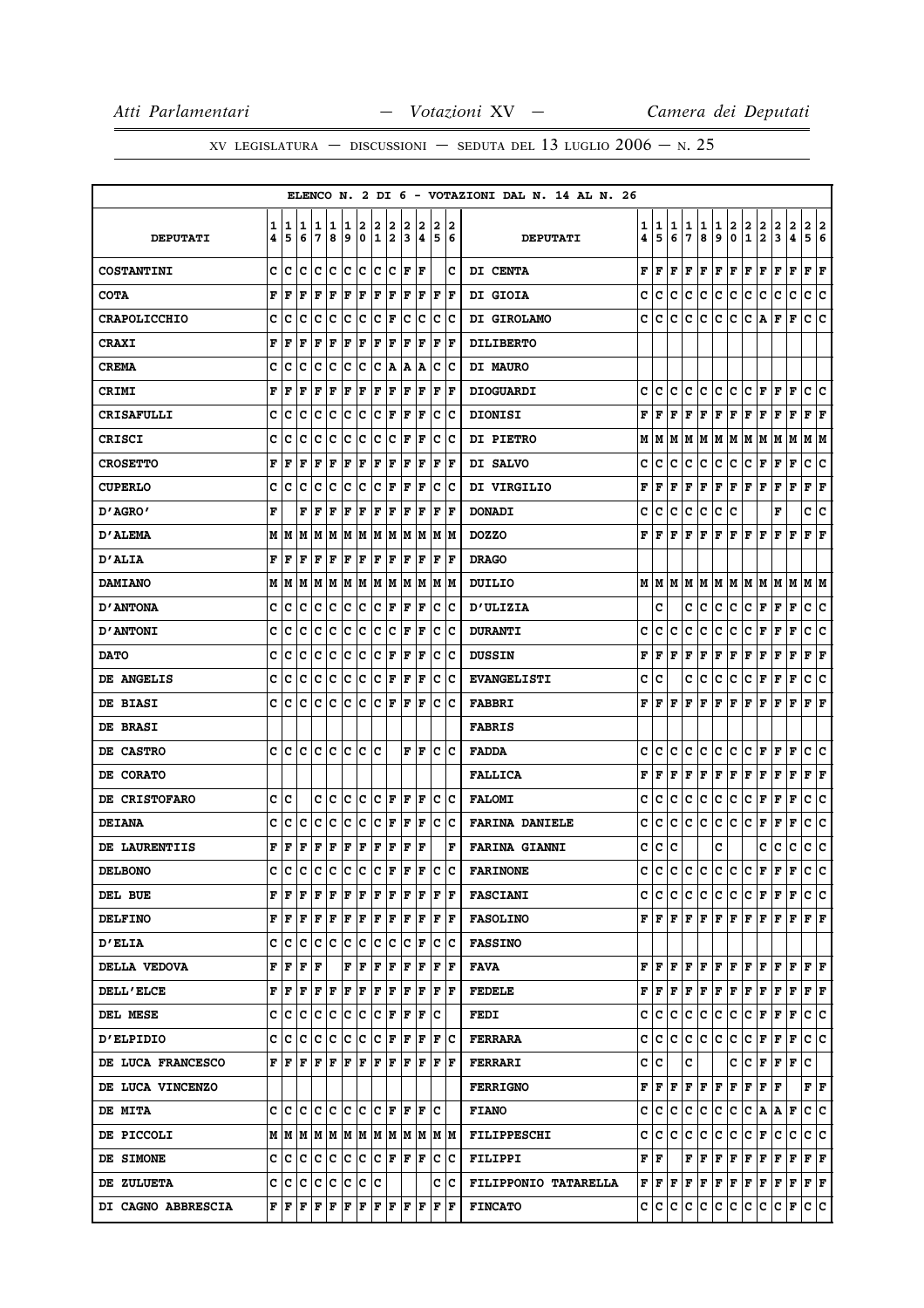|                             |        |                                                                                                                                                |         |                                   |        |        |        |                      |        |        |        |             |                      | ELENCO N. 2 DI 6 - VOTAZIONI DAL N. 14 AL N. 26 |        |                                           |        |              |        |             |                   |                              |                                                                                                                                                    |                   |             |                        |     |
|-----------------------------|--------|------------------------------------------------------------------------------------------------------------------------------------------------|---------|-----------------------------------|--------|--------|--------|----------------------|--------|--------|--------|-------------|----------------------|-------------------------------------------------|--------|-------------------------------------------|--------|--------------|--------|-------------|-------------------|------------------------------|----------------------------------------------------------------------------------------------------------------------------------------------------|-------------------|-------------|------------------------|-----|
| <b>DEPUTATI</b>             | 1<br>4 | 1<br>5                                                                                                                                         | 11<br>6 | 1<br>7                            | 1<br>8 | 1<br>و | 2<br>0 | 2<br>1               | 2<br>2 | 2<br>3 | 2<br>4 | 2<br>5      | 12<br>6              | <b>DEPUTATI</b>                                 | 1<br>4 | 1<br>5                                    | 1<br>6 | 1<br>7       | 1<br>8 | 1<br>9      | $\mathbf{2}$<br>0 | $\mathbf{2}$<br>$\mathbf{1}$ | 2<br>$\overline{\mathbf{2}}$                                                                                                                       | $\mathbf{2}$<br>3 | 2<br>4      | 2 2<br>5 6             |     |
| FINI GIANFRANCO             | F      | ١F                                                                                                                                             | F       | l F                               | ΙF     | F      | l F    | l F                  | lF.    | lF.    | l F    |             | F F                  | <b>GASPARRI</b>                                 |        |                                           |        |              |        |             |                   |                              |                                                                                                                                                    |                   |             |                        |     |
| <b>FINI GIUSEPPE</b>        |        |                                                                                                                                                |         |                                   |        |        |        |                      |        |        |        |             |                      | <b>GELMINI</b>                                  | F      | F                                         | F      | F            | F      | F           | F                 | F                            | l F                                                                                                                                                | F                 | l F         | F                      | lF. |
| <b>FIORIO</b>               | c      | c                                                                                                                                              | ١c      | Iс                                | Ιc     | Ιc     | ١c     | с                    | F      | F      | ΙF     | с           | Ιc                   | <b>GENTILI</b>                                  | c      | c                                         | c      | c            | c      | c           | c                 | с                            | F                                                                                                                                                  | F                 | F           | c                      | c   |
| <b>FIORONI</b>              |        | MM                                                                                                                                             | M       | M M                               |        |        | M M    |                      | MM     |        | M M    |             | M M                  | <b>GENTILONI SILVERI</b>                        | м      | M                                         | M      | м            | M      | M M         |                   | M M                          |                                                                                                                                                    | M M               |             | M  M                   |     |
| <b>FISTAROL</b>             | c      | c                                                                                                                                              | c       | Iс                                | c      | c      | c      | c                    | c      | c      | Ιc     | c           | Ιc                   | <b>GERMANA'</b>                                 | F      | F                                         | F      | F            | F      | F           | F                 | F                            | F                                                                                                                                                  | F                 | F           | F                      | F   |
| <b>FITTO</b>                | F      | F                                                                                                                                              | F       | F                                 | F      | F      | F      | ΙF                   | F      | l F    | F      | F           | F                    | <b>GERMONTANI</b>                               | F      | F                                         | F      | F            | F      | $\mathbf F$ | F                 | F                            | F                                                                                                                                                  | F                 | F           | F                      | F   |
| <b>FLORESTA</b>             | F      | F                                                                                                                                              | l F     | F                                 | l F    | F      | F      | F                    | F      | l F    | F      | l F         | F                    | <b>GHIZZONI</b>                                 | c      | c                                         | c      | c            | с      | c           | c                 | с                            | F                                                                                                                                                  | F                 | F           | c                      | c   |
| <b>FLUVI</b>                | c      | Iс                                                                                                                                             | Iс      | с                                 | Iс     | Ιc     | Iс     | c                    | с      | c      | Ιc     | с           | Ιc                   | <b>GIACHETTI</b>                                | c      | c                                         | c      | c            | c      | с           | c                 | с                            | F                                                                                                                                                  | F                 | F           | c                      | ١c  |
| FOGLIARDI                   | c      |                                                                                                                                                | c       | c                                 | c      | c      | c      | c                    | c      | l F    | ΙF     | $\mathbf C$ | lc                   | <b>GIACOMELLI</b>                               | c      | c                                         | c      | c            | с      | c           | c                 | с                            | c                                                                                                                                                  | c                 | F           | с                      | c   |
| <b>FOLENA</b>               | c      | lc                                                                                                                                             | c       | с                                 | Iс     | Ιc     | c      | c                    | c      | l F    | F      | c           | Ιc                   | <b>GIACOMONI</b>                                | F      | F                                         | F      | F            | F      | F           | F                 | F                            | F                                                                                                                                                  | F                 | F           | F                      | F   |
| <b>FONTANA CINZIA MARIA</b> | с      | c                                                                                                                                              | c       | с                                 | Iс     | Ιc     | Iс     | c                    | F      | F      | F      | с           | Ιc                   | <b>GIBELLI</b>                                  | F      | l F                                       | F      | F            | F      | F           | F                 | F                            | F                                                                                                                                                  | F                 | F           | $ {\bf F}  {\bf F} $   |     |
| <b>FONTANA GREGORIO</b>     | F      | F                                                                                                                                              | F       | F                                 | l F    | l F    | F      | ΙF                   | F      | l F    | F      | F           |                      | <b>GIORDANO</b>                                 |        |                                           |        |              |        |             |                   |                              |                                                                                                                                                    |                   |             |                        |     |
| <b>FORGIONE</b>             | c      | c                                                                                                                                              | c       | Iс                                | Ιc     | c      | c      | c                    | c      | c      | F      | c           | Ιc                   | GIORGETTI ALBERTO                               | F      | l F                                       | F      | F            | F      | F           | F                 | F                            | F                                                                                                                                                  | F                 | F           | $\bf F \,   \bf F$     |     |
| <b>FORLANI</b>              | F      | F                                                                                                                                              | F       | F                                 | F      | F      | F      | F                    | F      | lF.    | F      | F           | lF.                  | GIORGETTI GIANCARLO                             | F      | F                                         | F      | F            |        | F           | F                 | F                            | F                                                                                                                                                  | F                 | F           | F                      |     |
| <b>FORMISANO</b>            | F      | F                                                                                                                                              | F       | F                                 | ΙF     | F      | F      | ΙF                   | F      |        | F      | F           | l F                  | <b>GIOVANARDI</b>                               | F      | F                                         |        | F            | F      | F           | F                 | F                            | F                                                                                                                                                  | F                 |             | ${\bf F} \mid {\bf F}$ |     |
| <b>FOTI</b>                 | F      | l F                                                                                                                                            | F       | F                                 | F      | F      | F      | F                    | F      | lF.    | F      | l F         | lF.                  | <b>GIOVANELLI</b>                               | c      | с                                         | c      | c            | с      | c           | c                 | с                            | F                                                                                                                                                  | F                 | F           | c                      | lc. |
| <b>FRANCESCATO</b>          | C      |                                                                                                                                                | c       | Ιc                                | Ιc     | c      | c      | c                    | F      | ΙF     |        | c           | Ιc                   | <b>GIRO</b>                                     | F      | F                                         | F      | F            | F      | F           | F                 | F                            | F                                                                                                                                                  | F                 | F           | F                      | F   |
| <b>FRANCESCHINI</b>         | F      | с                                                                                                                                              |         | c                                 | Iс     | c      | c      | c                    | F      |        | F      | c           | Ιc                   | <b>GIUDICE</b>                                  | F      | F                                         | F      | F            | F      | F           | F                 | F                            | F                                                                                                                                                  | A                 | F           | F                      | F   |
| <b>FRANCI</b>               | c      | c                                                                                                                                              | c       | Iс                                | C      | c      | c      | c                    | c      | A      | ١A     | c           | Ιc                   | <b>GIUDITTA</b>                                 | c      | c                                         | c      | c            | с      | c           | с                 | c                            | F                                                                                                                                                  | F                 | F           | c                      | c   |
| <b>FRANZOSO</b>             | F      | l F                                                                                                                                            | l F     | F                                 | F      | F      | F      | ΙF                   | F      | ΙF     | F      | $\mathbf F$ | F                    | GIULIETTI                                       | c      | c                                         | c      | c            | c      | c           | c                 | с                            | F                                                                                                                                                  | F                 | F           | c                      | c   |
| <b>FRASSINETTI</b>          | F      | F                                                                                                                                              | F       | F                                 | F      | F      | F      | l F                  |        | F      | F      | F           | lF.                  | GOISIS                                          | F      | F                                         | F      | F            | F      | F           | F                 | F                            | F                                                                                                                                                  | F                 | F           | F                      | F   |
| <b>FRATTA PASINI</b>        | F      | l F                                                                                                                                            | l F     | F                                 | ΙF     | F      | F      | ΙF                   | F      | F      | F      | F           | l F                  | GOZI                                            | c      | c                                         | c      | c            | c      | c           | c                 | c                            | F                                                                                                                                                  | F                 | $\mathbf F$ | c                      | c   |
| <b>FRIAS</b>                |        |                                                                                                                                                |         |                                   |        |        |        |                      |        |        |        |             |                      | <b>GRASSI</b>                                   | c      | c                                         | c      | c            | c      | c           | c                 | c                            | A                                                                                                                                                  | F                 | F           | c                      | lc. |
| <b>FRIGATO</b>              | c      | Iс                                                                                                                                             | c       | Iс                                | Ιc     | Ιc     | ΙC     | c                    | ١A     | А      | A      | с           | ١c                   | <b>GRECO</b>                                    | F      | l F                                       | F      | F            | F      | F           | F                 | F                            | F                                                                                                                                                  | F                 | F           | F                      | ΙF  |
| <b>FRONER</b>               | c      | Iс                                                                                                                                             | c       | Iс                                | c      | Iс     | c      | c                    | F      | F      | F      | c           | Ιc                   | <b>GRILLINI</b>                                 |        |                                           |        |              |        |             |                   |                              |                                                                                                                                                    |                   |             |                        |     |
| <b>FUGATTI</b>              | F      | F                                                                                                                                              | F       | lF.                               |        | F      | l F    | F                    | F      | lF.    | F      | F           | ΙF                   | GRIMALDI                                        |        |                                           |        |              |        |             |                   |                              |                                                                                                                                                    |                   |             |                        |     |
| <b>FUMAGALLI</b>            |        | c  c  c  c  c                                                                                                                                  |         |                                   |        | c c    |        | $ {\bf C}  {\bf F} $ |        |        | F  F   |             | c c                  | <b>GRIMOLDI</b>                                 |        |                                           |        |              |        |             |                   |                              |                                                                                                                                                    |                   |             |                        |     |
| <b>FUNDARO'</b>             |        | c  c  c  c  c  c  c                                                                                                                            |         |                                   |        |        |        | $ {\bf C}  {\bf F} $ |        |        | F  F   |             | c c                  | <b>GUADAGNO</b>                                 |        | c Ic.                                     | с      |              | c c    | c c         |                   | $ {\tt C} \,  $ ${\tt F} \,$ |                                                                                                                                                    | $F$ $\bf{F}$      |             | lc lc                  |     |
| <b>GALANTE</b>              |        | MMMMMMMM                                                                                                                                       |         |                                   |        |        |        | lм                   | lМ     | lМ     | lМ     |             | M M                  | <b>HOLZMANN</b>                                 |        |                                           |        |              |        |             |                   |                              |                                                                                                                                                    |                   |             |                        |     |
| <b>GALATI</b>               |        |                                                                                                                                                |         |                                   |        |        |        |                      |        |        |        |             | M M                  | <b>IACOMINO</b>                                 |        | c c c                                     |        |              | c c    | c c         |                   |                              | C F F F                                                                                                                                            |                   |             | c c                    |     |
| <b>GALEAZZI</b>             |        | c  c                                                                                                                                           | ١c      | Ιc                                | Iс     | lc.    | c      | Ιc                   | Iс     | Iс     | F      | с           | lF.                  | <b>IANNARILLI</b>                               |        | FIF                                       | F      | F            | F      | F           | F                 | F                            | F                                                                                                                                                  | F                 | F           | $F$ $\bf{F}$           |     |
| <b>GALLETTI</b>             | F      | ١F                                                                                                                                             | F       | F                                 | F      | F      | F      | F                    | F      | F      | F      | F           | ١F                   | <b>IANNUZZI</b>                                 | c      | c                                         | c      | с            | IС     | c           | c                 | c                            | F                                                                                                                                                  | F                 | F           | c c                    |     |
| <b>GALLI</b>                | F      | ١F                                                                                                                                             | l F     | lF.                               | ΙF     | F      | F      | F                    | F      | F      | F      | l F         | ١F                   | <b>INCOSTANTE</b>                               | c      | с                                         | c      | c            |        | c           | c                 | c                            | F                                                                                                                                                  | F                 | l F         | c c                    |     |
| <b>GAMBA</b>                | F      | F                                                                                                                                              | F       | F                                 | F      | F      | F      | F                    | F      | F      | ١F     |             | F  F                 | <b>INTRIERI</b>                                 | c      | lc.                                       | c      | c            | c      | c           | c                 | lc.                          | F                                                                                                                                                  | F                 | F           | c c                    |     |
| <b>GAMBESCIA</b>            |        | c  c                                                                                                                                           | lc.     | Ιc                                | Ιc     | Iс     | ΙC     | Ιc                   | ١F     | İΑ     | ١A     | с           | ΙC                   | <b>JANNONE</b>                                  |        | FF                                        | F      | $\mathbf{F}$ | F      | F           | F                 | F                            | F                                                                                                                                                  | A                 | F           | $ {\bf F}  {\bf F} $   |     |
| <b>GARAGNANI</b>            | F      | ١F                                                                                                                                             | l F     | F                                 | F      | F      | F      | F                    | F      | F      | ΙF     | F           | ١F                   | <b>KHALIL</b>                                   | с      | c                                         | c      | c            | lc.    | c           | c                 | c                            | F                                                                                                                                                  | F                 | F           | c c                    |     |
| <b>GARAVAGLIA</b>           |        |                                                                                                                                                |         | ${\bf F}$ $\bf F$ $\bf F$ $\bf F$ |        | F F    |        | F F                  |        |        | F  F   |             | $ {\bf F}  {\bf F} $ | <b>LA FORGIA</b>                                | c      | lc.                                       | lc.    | c            | lc.    |             | c                 | c                            | A                                                                                                                                                  | A   A             |             | c c                    |     |
| <b>GARDINI</b>              | F      | ١F                                                                                                                                             | F       | F                                 | F      | F      | F      | F                    | F      | F      | F      | F           | ١F                   | LAGANA' FORTUGNO                                | c      | c                                         | с      | c            | c      | c           | c                 | с                            | F                                                                                                                                                  | F                 | F           | C C                    |     |
| GARNERO SANTANCHE'          |        | $\mathbf{F} \left  \mathbf{F} \right. \left  \mathbf{F} \right. \left  \mathbf{F} \right. \left  \mathbf{F} \right. \left  \mathbf{F} \right.$ |         |                                   |        | F F    |        | F                    | F      | F      | ١F     |             | F F                  | <b>LAINATI</b>                                  |        | ${\bf F}$ $\bf F$ $\bf F$ $\bf F$ $\bf F$ |        |              |        | F F         |                   | F F                          |                                                                                                                                                    | F                 | F           | F F                    |     |
| <b>GAROFANI</b>             |        | c  c  c  c  c  c  c  c                                                                                                                         |         |                                   |        |        |        |                      | F      | lF.    | lF.    |             | c c                  | <b>LA LOGGIA</b>                                |        |                                           |        |              |        |             |                   |                              | ${\bf F}\, \,{\bf F}\, \,{\bf F}\, \,{\bf F}\, \,{\bf F}\, \,{\bf F}\, \,{\bf F}\, \,{\bf F}\, \,{\bf F}\, \,{\bf F}\, \,{\bf F}\, \,{\bf F}\, \,$ |                   |             | F F                    |     |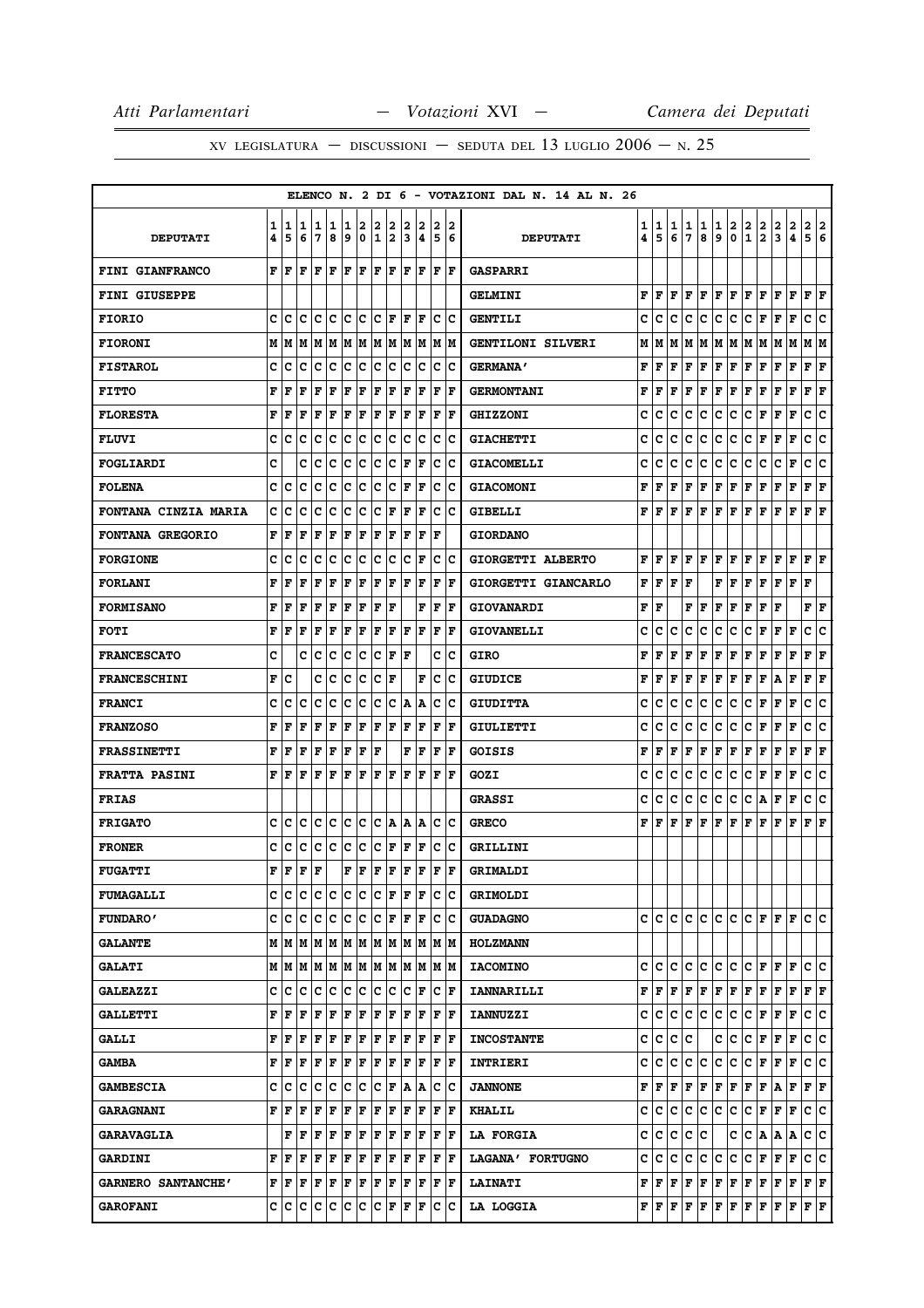|                          |        |         |        |        |             |        |        |        |        |        |        |        |         | ELENCO N. 2 DI 6 - VOTAZIONI DAL N. 14 AL N. 26 |        |        |         |           |        |                      |                   |                              |                                                                                                                                                                            |                      |                   |                           |     |
|--------------------------|--------|---------|--------|--------|-------------|--------|--------|--------|--------|--------|--------|--------|---------|-------------------------------------------------|--------|--------|---------|-----------|--------|----------------------|-------------------|------------------------------|----------------------------------------------------------------------------------------------------------------------------------------------------------------------------|----------------------|-------------------|---------------------------|-----|
| <b>DEPUTATI</b>          | 1<br>4 | 1<br>5  | 1<br>6 | 1<br>7 | 1<br>8      | 1<br>9 | 2<br>0 | 2<br>1 | 2<br>2 | 2<br>3 | 2<br>4 | 2<br>5 | 12<br>6 | <b>DEPUTATI</b>                                 | 1<br>4 | 1<br>5 | 1<br>6  | 1<br>7    | 1<br>8 | 1<br>9               | $\mathbf{2}$<br>0 | $\mathbf{2}$<br>$\mathbf{1}$ | 2<br>$\overline{\mathbf{2}}$                                                                                                                                               | 2<br>3               | $\mathbf{2}$<br>4 | 2 2<br>5 6                |     |
| <b>LA MALFA</b>          | F      | F       | l F    | c      | l F         | F      | l F    | F      | F      | l F    | F      | l F    | ١F      | <b>MANCUSO</b>                                  | F      | F      | F       | F         | F      | F                    | F                 | F                            | F                                                                                                                                                                          | F                    | F                 | ${\bf F} \,   \, {\bf F}$ |     |
| <b>LAMORTE</b>           | F      | F       | F      | F      | F           | F      | F      | F      | F      | l F    | F      | F      | F       | <b>MANTINI</b>                                  | c      | c      | c       | c         | c      | c                    | c                 | c                            | F                                                                                                                                                                          | F                    | F                 | c                         | ∣c  |
| <b>LANDOLFI</b>          | F      | F       | F      | F      | F           | F      | F      | F      | F      | F      | F      | F      | l F     | <b>MANTOVANI</b>                                | c      | c      | c       | c         | c      | c                    | c                 | с                            | F                                                                                                                                                                          | F                    | $\mathbf F$       | c                         | c   |
| <b>LANZILLOTTA</b>       | M      | M       | M      | M      | M           | M      | M      | M      | M      | M      | M      | M      | M       | <b>MARAN</b>                                    | c      | c      | c       | c         | c      | c                    | c                 | с                            | F                                                                                                                                                                          | F                    | F                 | c                         | c   |
| <b>LARATTA</b>           | c      | c       | c      | c      | c           | c      | c      | c      | F      | F      | F      | c      | c       | <b>MARANTELLI</b>                               | c      | c      | с       | c         | с      | c                    | c                 | с                            | F                                                                                                                                                                          | г                    | F                 | с                         | c   |
| <b>LA RUSSA</b>          | F      | F       | l F    | F      | l F         | F      | l F    |        | F      | l F    | F      | l F    | l F     | <b>MARCAZZAN</b>                                | F      | F      | F       | F         | F      | $\mathbf F$          | F                 | F                            | F                                                                                                                                                                          | F                    | F                 | F                         | F   |
| <b>LATTERI</b>           |        |         |        |        |             |        |        |        |        |        |        |        |         | <b>MARCENARO</b>                                | C      |        | C       |           | C      | C                    | c                 | c                            | F                                                                                                                                                                          | F                    | F                 | c                         | ∣c  |
| <b>LAURINI</b>           | F      |         | F      | F      |             | F      |        | F      |        | F      | F      |        | F       | <b>MARCHI</b>                                   | C      | c      | C       | c         | c      | c                    | c                 | с                            | F                                                                                                                                                                          | F                    | F                 | c                         | ١c  |
| <b>LAZZARI</b>           | F      | ١F      | l F    | F      | l F         | F      | lF.    | F      | lF.    | ΙF     | F      | lF     |         | <b>MARGIOTTA</b>                                | c      | c      | c       | c         | c      | c                    | c                 | c                            | F                                                                                                                                                                          | F                    | F                 | c                         | ∣c  |
| <b>LEANZA</b>            |        |         |        |        |             |        |        |        |        |        |        |        |         | <b>MARIANI</b>                                  | c      | c      | c       | c         | с      | c                    | c                 | с                            | F                                                                                                                                                                          | F                    | F                 | c                         | Ιc  |
| LEDDI MAIOLA             | c      | c       | c      | с      | Iс          | lc.    | c      | c      | F      | F      | F      | c      | Iс      | <b>MARINELLO</b>                                | F      | l F    | F       | F         | F      | F                    | F                 | F                            | F                                                                                                                                                                          | F                    | F                 | $\bf{F}$ $\bf{F}$         |     |
| <b>LENNA</b>             | F      | F       | F      | F      | F           | F      | F      | l F    | F      | l F    | F      | l F    | l F     | <b>MARINO</b>                                   |        |        |         |           |        |                      |                   |                              |                                                                                                                                                                            |                      |                   |                           |     |
| LENZI                    | C      | c       | c      | C      | C           | c      | c      | c      | F      | F      | F      | c      | Ιc      | <b>MARONE</b>                                   | c      | c      | c       | c         | c      | c                    | c                 | c                            | c                                                                                                                                                                          | F                    | c                 | c                         | ١c  |
| LEO                      | F      | F       | F      | F      | $\mathbf F$ | F      | F      | F      | F      | l F    | F      | l F    | l F     | <b>MARONI</b>                                   | F      | F      | F       | F         | F      | F                    | F                 | F                            | F                                                                                                                                                                          | F                    | F                 | ${\bf F}$ ${\bf F}$       |     |
| <b>LEONE</b>             | F      | F       | F      | F      | F           | F      | l F    | F      | F      | l F    | F      | ΙF     | l F     | <b>MARRAS</b>                                   | F      | F      | F       | F         | F      | F                    | F                 | F                            | F                                                                                                                                                                          | F                    | l F               |                           | F   |
| <b>LEONI</b>             | c      | c       | c      | c      | c           | c      | ∣c     | c      | F      | F      | F      | c      | Ιc      | <b>MARTELLA</b>                                 | c      | c      | c       | c         | с      | c                    | c                 | с                            | F                                                                                                                                                                          | Α                    | A                 | с                         | c   |
| LETTA                    | c      | c       | c      | c      | c           | c      | c      | c      | F      | F      | F      | c      | Ιc      | MARTINELLI                                      | F      | F      | F       | F         | F      | F                    | F                 | F                            | F                                                                                                                                                                          | F                    | F                 | F                         | F   |
| <b>LEVI</b>              | c      | c       | c      | c      | c           | c      | c      | c      | F      | F      | F      | c      | Iс      | <b>MARTINELLO</b>                               | F      | F      | F       | F         | F      | F                    | F                 | F                            | F                                                                                                                                                                          | F                    | F                 | F                         | F   |
| <b>LICANDRO</b>          | C      | c       | c      | c      | C           | c      | c      | c      | c      | c      | c      | c      | c       | <b>MARTINO</b>                                  | F      | F      | F       | F         | F      | F                    | F                 | F                            | F                                                                                                                                                                          | F                    | F                 | F                         | F   |
| <b>LICASTRO SCARDINO</b> |        |         |        |        |             |        |        |        |        |        |        |        |         | <b>MARTUSCIELLO</b>                             | F      | F      | $\bf F$ | F         | F      | F                    | F                 | F                            | F                                                                                                                                                                          | F                    | F                 | F                         | F   |
| <b>LI CAUSI</b>          | c      | c       | c      | c      | c           | c      | c      | c      | F      | ΙF     | F      | c      | F       | <b>MASCIA</b>                                   | c      | c      | c       | с         | с      | с                    | c                 | с                            | F                                                                                                                                                                          | F                    | F                 | c                         | ١c  |
| <b>LION</b>              | c      | c       | c      | c      | c           | c      | c      | c      | F      | F      | F      | c      | Ιc      | <b>MATTARELLA</b>                               | c      | c      | c       | c         | c      | c                    | c                 | c                            | c                                                                                                                                                                          | c                    | c                 | c                         | lc. |
| LISI                     | F      | F       | l F    | F      | F           | F      | F      | F      | F      | F      | F      | F      | F       | <b>MAZZARACCHIO</b>                             | F      | l F    | F       | l F       | F      | $ {\bf F}  {\bf F} $ |                   | F                            | F                                                                                                                                                                          | $ {\bf F}  {\bf F} $ |                   |                           |     |
| <b>LOCATELLI</b>         | c      | c       |        | c      | c           | c      | c      | c      | F      | F      | F      | c      | Ιc      | <b>MAZZOCCHI</b>                                |        |        |         |           |        |                      |                   |                              |                                                                                                                                                                            |                      |                   |                           |     |
| <b>LOMAGLIO</b>          | c      | с       | c      | c      | c           | c      | c      | c      | F      | F      | F      | c      | Ιc      | <b>MAZZONI</b>                                  |        |        |         |           |        |                      |                   |                              | ${\bf F}\, \, {\bf F}\, \, {\bf F}\, \, {\bf F}\, \, {\bf F}\, \, {\bf F}\, \, {\bf F}\, \, {\bf F}\, \, {\bf F}\, \, {\bf F}\, \, {\bf F}\, \, {\bf F}\, \, {\bf F}\, \,$ |                      |                   |                           |     |
| LOMBARDI                 | c      | C       | C      | c      | c           | c      | c      | c      | F      | F      | F      | c      | c       | <b>MELANDRI</b>                                 |        |        |         |           |        |                      |                   |                              | $M$   $M$   $M$   $M$   $M$   $M$   $M$   $M$   $M$   $M$   $M$                                                                                                            |                      |                   |                           |     |
| LO MONTE                 |        |         |        |        |             |        |        |        |        |        |        |        |         | MELE                                            |        |        |         |           |        |                      |                   |                              |                                                                                                                                                                            |                      |                   |                           |     |
| <b>LONGHI</b>            | c      | lc lc   |        | lc lc  |             | lc.    | ١c     | c      | lF.    | lF.    | lF.    | lc.    | Ιc      | <b>MELLANO</b>                                  |        |        |         |           |        |                      |                   |                              |                                                                                                                                                                            |                      |                   |                           |     |
| <b>LO PRESTI</b>         |        |         |        |        |             |        |        |        |        |        |        |        |         | <b>MELONI</b>                                   | т      | IΤ     | т       | т         | IΤ     | т                    | т                 | т                            | т                                                                                                                                                                          | т                    | т                 | т                         | IΤ  |
| LOVELLI                  |        | c  c  c |        | c c    |             |        | c c    | lc.    |        | F      | F      | c      | ΙC      | <b>MENIA</b>                                    | F      | F      | F       | F         | F      | F                    | F                 | F                            | F                                                                                                                                                                          | F                    | F                 | F F                       |     |
| <b>LUCA'</b>             | c      | c       | c      | c      | c           | Ιc     | c      | с      | F      | F      | F      | c      | c       | <b>MEREU</b>                                    | F      | l F    | F       | F         | F      | F                    | F                 | F                            | F                                                                                                                                                                          | F                    | F                 | $ {\bf F}  {\bf F} $      |     |
| <b>LUCCHESE</b>          | F      | F       | F      | F      | F           | F      | F      | F      | F      | F      | F      | F      | lF.     | MERLO GIORGIO                                   | c      | с      | с       | c         | c      | c                    | c                 | с                            | c                                                                                                                                                                          | F                    | F                 | c                         | c   |
| LULLI                    | c      | c       | c      | c      | c           | c      | c      | c      | с      | F      | Α      | c      | Iс      | MERLO RICARDO ANTONIO                           | c      |        | с       | c         |        | с                    | с                 | c                            | F                                                                                                                                                                          | F                    | F                 | c                         | ∣c  |
| <b>LUMIA</b>             | C      | c       | lc     | c      | c           | lc.    | c      | c      |        | F      | F      | c      | Iс      | <b>MERLONI</b>                                  | c      | lc.    | lc.     | lc.       | A      | c                    | c.                | lc.                          |                                                                                                                                                                            | F                    | F                 |                           | c   |
| <b>LUONGO</b>            | c      | с       | Iс     | с      | c           | Ιc     | c      | c      | F      | ΙF     | F      | c      | Iс      | <b>META</b>                                     | c      | IC.    | lc.     | lc.       | c      | c                    | c                 | C                            | F                                                                                                                                                                          | F                    | F                 | lc.                       | ١c  |
| LUPI                     | F      | F       | F      | F      | F           | F      | F      | F      | F      | F      | F      | F      | l F     | <b>MICCICHE'</b>                                |        |        |         |           |        |                      |                   |                              |                                                                                                                                                                            |                      |                   |                           |     |
| <b>LUSETTI</b>           | c      | c       | ١c     | Iс     | ∣c          | c      | c      | c      | F      | F      | F      | c      | ΙC      | <b>MIGLIAVACCA</b>                              | c      | lc.    | lc.     | c         | lc.    | c c                  |                   | $ {\bf C}  {\bf F} $         |                                                                                                                                                                            | F F                  |                   | lc lc                     |     |
| <b>LUSSANA</b>           | F      | F       | F      | F      | F           | F      | F      | F      | F      | ΙF     | F      | F      | IF      | MIGLIOLI                                        | c      | c      | c       | с         | c      | c                    | c                 | с                            | F                                                                                                                                                                          | F                    | F                 | c                         |     |
| <b>MADERLONI</b>         | c      | c       | c      | c      | ∣c          | c      | c      | c      | F      | c      | F      | c      | Ιc      | <b>MIGLIORE</b>                                 | с      | C.     | IС      | c         | c      | c                    | c                 | c                            | F                                                                                                                                                                          | F                    | F                 | c c                       |     |
| <b>MANCINI</b>           | C      | ΙC      | lc.    | lc.    | Iс          | lc.    | lc.    | lc.    | F      | lc.    | F      | lc.    | Ιc      | <b>MIGLIORI</b>                                 |        |        |         | F F F F F |        | F F                  |                   |                              | F F                                                                                                                                                                        | F F                  |                   | F F                       |     |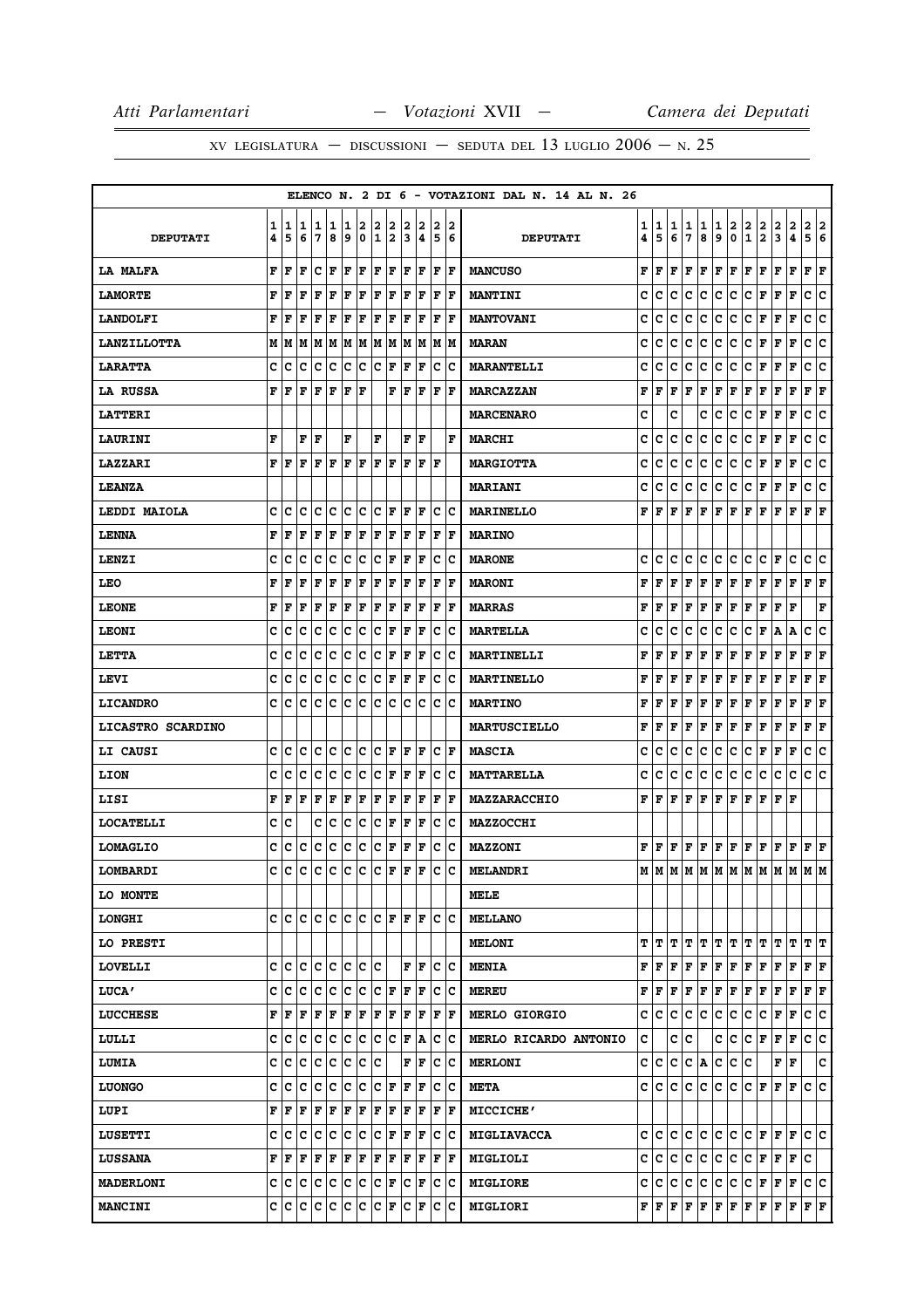|                         |             |        |        |        |             |        |             |                      |        |        |         |        |         | ELENCO N. 2 DI 6 - VOTAZIONI DAL N. 14 AL N. 26 |        |         |        |                     |                 |                     |                 |                                                                                                                                                                                                                                                                                                                                                                                                                                                                                            |                              |                         |             |                                                                                                                                                                                                                                                                                                                                                                                              |        |
|-------------------------|-------------|--------|--------|--------|-------------|--------|-------------|----------------------|--------|--------|---------|--------|---------|-------------------------------------------------|--------|---------|--------|---------------------|-----------------|---------------------|-----------------|--------------------------------------------------------------------------------------------------------------------------------------------------------------------------------------------------------------------------------------------------------------------------------------------------------------------------------------------------------------------------------------------------------------------------------------------------------------------------------------------|------------------------------|-------------------------|-------------|----------------------------------------------------------------------------------------------------------------------------------------------------------------------------------------------------------------------------------------------------------------------------------------------------------------------------------------------------------------------------------------------|--------|
| <b>DEPUTATI</b>         | 1<br>4      | 1<br>5 | 1<br>6 | 1<br>7 | 1<br>8      | 1<br>9 | 2<br>0      | 2<br>1               | 2<br>2 | 2<br>3 | 2<br> 4 | 2<br>5 | 12<br>6 | <b>DEPUTATI</b>                                 | 1<br>4 | 1<br>5  | 1<br>6 | 1<br>7              | 1<br>8          | 1<br>9              | 2<br>0          | 2<br>$\mathbf{1}$                                                                                                                                                                                                                                                                                                                                                                                                                                                                          | 2<br>$\overline{\mathbf{2}}$ | 2<br>3                  | 2<br>4      | $\mathbf{2}$<br>5                                                                                                                                                                                                                                                                                                                                                                            | 2<br>6 |
| <b>MILANA</b>           | c           | c      | c      | c      | Iс          | c      | lc.         | c                    | lF     | F      | F       | c      | Ιc      | ORLANDO ANDREA                                  | c      | c       | c      | c                   | с               | с                   | lc.             | с                                                                                                                                                                                                                                                                                                                                                                                                                                                                                          | с                            | A                       | F           | c                                                                                                                                                                                                                                                                                                                                                                                            | c      |
| <b>MILANATO</b>         | F           | F      | F      | F      | $\mathbf F$ | F      | $\mathbf F$ | F                    | F      | F      | F       | F      | lF.     | ORLANDO LEOLUCA                                 | c      | c       | c      | c                   | c               | c                   | c               | с                                                                                                                                                                                                                                                                                                                                                                                                                                                                                          | F                            | F                       | $\mathbf F$ | c                                                                                                                                                                                                                                                                                                                                                                                            | ∣c     |
| <b>MINARDO</b>          | F           | F      | F      | F      | F           | F      | F           | F                    | F      | l F    | F       | F      | l F     | <b>OSSORIO</b>                                  | c      | c       | c      | c                   | c               | с                   | c               | с                                                                                                                                                                                                                                                                                                                                                                                                                                                                                          | l F                          | F                       | F           | c                                                                                                                                                                                                                                                                                                                                                                                            | C      |
| <b>MINASSO</b>          | F           | F      | F      | F      | F           | F      | F           | F                    | F      |        | F       | F      | lF.     | <b>OTTONE</b>                                   | c      | c       | c      | c                   | с               | с                   | с               | c                                                                                                                                                                                                                                                                                                                                                                                                                                                                                          | A                            | А                       | А           | с                                                                                                                                                                                                                                                                                                                                                                                            | c      |
| <b>MINNITI</b>          |             |        |        |        |             |        |             |                      |        |        |         |        |         | PAGLIARINI                                      | c      | c       | c      | c                   | с               | c                   | c               | c                                                                                                                                                                                                                                                                                                                                                                                                                                                                                          | F                            | F                       | F           | c                                                                                                                                                                                                                                                                                                                                                                                            | c      |
| <b>MISIANI</b>          | c           | c      | C      | c      | c           | c      | ∣c          | c                    | F      | l F    | F       | c      | Ιc      | <b>PALMIERI</b>                                 | F      | l F     | F      | l F                 | F               | F                   | F               | F                                                                                                                                                                                                                                                                                                                                                                                                                                                                                          | F                            | F                       | F           | F                                                                                                                                                                                                                                                                                                                                                                                            | F      |
| <b>MISITI</b>           | C           | c      | c      | C      | c           | c      | c           | c                    | F      | l F    | F       | c      | Ιc      | <b>PALOMBA</b>                                  | c      | c       | c      | C                   | c               |                     | c               | c                                                                                                                                                                                                                                                                                                                                                                                                                                                                                          | F                            | F                       | F           | C                                                                                                                                                                                                                                                                                                                                                                                            | c      |
| <b>MISTRELLO DESTRO</b> | F           | F      | F      | F      | F           | F      | F           | l F                  | F      | ΙF     | F       | F      | ΙF      | <b>PALUMBO</b>                                  | F      | l F     | F      | F                   | F               | F                   | F               | F                                                                                                                                                                                                                                                                                                                                                                                                                                                                                          | F                            | F                       | F           | F                                                                                                                                                                                                                                                                                                                                                                                            | F      |
| <b>MISURACA</b>         | F           | F      | F      | F      | F           | ΙF     | F           | F                    | F      | l F    | ΙF      | F      | l F     | <b>PANIZ</b>                                    | F      | ΙF      | F      | l F                 | F               | F                   | F               | F                                                                                                                                                                                                                                                                                                                                                                                                                                                                                          | F                            | F                       | $\mathbf F$ | F                                                                                                                                                                                                                                                                                                                                                                                            | F      |
| <b>MOFFA</b>            | F           | F      | F      | F      | F           | F      | F           | l F                  | F      | ΙF     | ΙF      | F      | l F     | PAOLETTI TANGHERONI                             | F      | ΙF      | F      | l F                 | F               | F                   | F               | F                                                                                                                                                                                                                                                                                                                                                                                                                                                                                          | l F                          | F                       | F           | F                                                                                                                                                                                                                                                                                                                                                                                            | F      |
| <b>MONACO</b>           | c           | c      | c      | с      | c           | c      | c           | c                    | F      | F      | F       | с      | Ιc      | <b>PAPINI</b>                                   | c      | c       | c      | c                   | с               | с                   | c               | c                                                                                                                                                                                                                                                                                                                                                                                                                                                                                          | c                            |                         | F           | с                                                                                                                                                                                                                                                                                                                                                                                            | c      |
| <b>MONDELLO</b>         | F           | F      | F      | F      | F           | F      | F           | F                    | F      | l F    | F       | F      | l F     | <b>PARISI</b>                                   | М      | IМ      | M      | lм                  | M               | M   M               |                 | M                                                                                                                                                                                                                                                                                                                                                                                                                                                                                          | lм                           | M                       | lМ          | М                                                                                                                                                                                                                                                                                                                                                                                            | lМ     |
| <b>MONTANI</b>          | F           | F      | l F    | F      | F           | l F    | F           | l F                  | F      | l F    | F       | F      | l F     | <b>PAROLI</b>                                   | F      | l F     | F      | F                   | F               | F                   | F               | F                                                                                                                                                                                                                                                                                                                                                                                                                                                                                          | F                            | F                       | $\mathbf F$ | F                                                                                                                                                                                                                                                                                                                                                                                            | F      |
| <b>MORMINO</b>          | F           | F      | F      | F      | F           | F      | F           | F                    | F      | l F    | ΙF      |        | F       | <b>PATARINO</b>                                 | F      | F       | F      | F                   | F               | F                   | F               | F                                                                                                                                                                                                                                                                                                                                                                                                                                                                                          | F                            | F                       | F           | F                                                                                                                                                                                                                                                                                                                                                                                            | F      |
| <b>MORONI</b>           | F           | F      | F      | F      | F           | F      | F           | F                    | F      | F      | ΙF      | F      | l F     | PECORARO SCANIO                                 |        | MIM     |        | M   M   M           |                 | M  M                |                 | M                                                                                                                                                                                                                                                                                                                                                                                                                                                                                          | lм                           | M                       | M           | M  M                                                                                                                                                                                                                                                                                                                                                                                         |        |
| <b>MORRI</b>            | c           | c      | c      | c      | c           | c      | c           | c                    | F      | l F    | F       | c      | Ιc      | <b>PECORELLA</b>                                |        |         |        |                     |                 |                     |                 |                                                                                                                                                                                                                                                                                                                                                                                                                                                                                            |                              |                         |             |                                                                                                                                                                                                                                                                                                                                                                                              |        |
| <b>MORRONE</b>          | M           | lМ     | M      | M      | lМ          | M      | M           | IМ                   | M      | M      | lМ      | lм     | lМ      | <b>PEDICA</b>                                   | c      | c       | c      | c                   | c               | c                   | lc.             | c                                                                                                                                                                                                                                                                                                                                                                                                                                                                                          | F                            | F                       | ΙF          | c                                                                                                                                                                                                                                                                                                                                                                                            | c      |
| <b>MOSELLA</b>          | c           | c      | c      | c      | c           | c      | c           | c                    | F      | F      | F       | с      | Ιc      | PEDRINI                                         | c      | c       | c      | c                   |                 | c                   |                 | c                                                                                                                                                                                                                                                                                                                                                                                                                                                                                          | F                            | F                       | F           |                                                                                                                                                                                                                                                                                                                                                                                              | c      |
| <b>MOTTA</b>            | c           | c      | c      | c      | c           | c      | c           | c                    | F      | l F    | F       | c      | Ιc      | PEDRIZZI                                        | F      | l F     | F      | F                   | F               | F                   | F               | F                                                                                                                                                                                                                                                                                                                                                                                                                                                                                          | F                            | F                       | F           | F                                                                                                                                                                                                                                                                                                                                                                                            | F      |
| <b>MUNGO</b>            | C           | c      | c      | c      | C           | c      | c           | c                    | F      | l F    | F       | c      | Ιc      | PEDULLI                                         | c      | c       | c      | c                   | c               | c                   | c               | с                                                                                                                                                                                                                                                                                                                                                                                                                                                                                          | F                            | F                       | F           | C                                                                                                                                                                                                                                                                                                                                                                                            | C      |
| <b>MURA</b>             | c           | c      | c      | c      | c           | c      | c           | c                    | F      | ΙF     | F       | c      | Ιc      | <b>PEGOLO</b>                                   | c      |         | c      | c                   | c               | с                   | c               | c                                                                                                                                                                                                                                                                                                                                                                                                                                                                                          | F                            | F                       | F           | с                                                                                                                                                                                                                                                                                                                                                                                            | c      |
| <b>MURGIA</b>           | F           | F      | F      | F      | F           | F      | F           | F                    | F      | F      | ΙF      | F      | l F     | <b>PELINO</b>                                   | F      | l F     | F      | l F                 | F               | F                   | F               | F                                                                                                                                                                                                                                                                                                                                                                                                                                                                                          | F                            | F                       | F           | F                                                                                                                                                                                                                                                                                                                                                                                            | F      |
| <b>MUSI</b>             | c           | Iс     | Iс     | Iс     | ١c          | Ιc     | lc.         | Ιc                   | F      | lF.    | F       | c      | Ιc      | <b>PELLEGRINO</b>                               | с      | с       | c      | c                   | с               | с                   | c               | с                                                                                                                                                                                                                                                                                                                                                                                                                                                                                          | F                            | F                       | $\mathbf F$ | c                                                                                                                                                                                                                                                                                                                                                                                            | c      |
| <b>MUSSI</b>            |             |        |        |        |             |        |             |                      |        |        |         |        |         | PEPE ANTONIO                                    | F      | l F     | F      | F                   | F               | F                   | l F             |                                                                                                                                                                                                                                                                                                                                                                                                                                                                                            | F                            | F                       | F           | F                                                                                                                                                                                                                                                                                                                                                                                            | F      |
| <b>NACCARATO</b>        | c           | C      | c      | c      | c           | c      | c           | lc.                  | F      | F      | ١A      | c      | ∣c      | PEPE MARIO                                      | F      | l F     | F      | l F                 | F               | F                   | F               | F                                                                                                                                                                                                                                                                                                                                                                                                                                                                                          | F                            | F                       |             |                                                                                                                                                                                                                                                                                                                                                                                              | F      |
| <b>NAN</b>              | $\mathbf F$ | F      | ΙF     | F      | l F         | F      | F           | F                    |        | F      | F       |        | F       | <b>PERETTI</b>                                  |        |         |        |                     |                 |                     |                 |                                                                                                                                                                                                                                                                                                                                                                                                                                                                                            |                              |                         |             |                                                                                                                                                                                                                                                                                                                                                                                              |        |
| <b>NANNICINI</b>        |             | A   C  | lc     | Iс     | c           | lc.    | ∣c          | lc.                  | ١F     |        | A  A    | Iс     | Iс      | <b>PERINA</b>                                   |        |         |        |                     |                 |                     |                 |                                                                                                                                                                                                                                                                                                                                                                                                                                                                                            |                              |                         |             | $ {\bf F}  {\bf F} $                                                                                                                                                                                                                                                                                                                                                                         |        |
| <b>NAPOLETANO</b>       |             | C C C  |        | с      | ΙC          | c c    |             | $ {\bf C}  {\bf F} $ |        |        | F  F    |        | ∣c ∣c   | <b>PERTOLDI</b>                                 |        |         |        |                     |                 |                     | C C C C C C C C |                                                                                                                                                                                                                                                                                                                                                                                                                                                                                            |                              | F                       | F           |                                                                                                                                                                                                                                                                                                                                                                                              | с      |
| <b>NAPOLI ANGELA</b>    | F           | l F    | l F    | F      | F           | F      | F           | F                    | F      | F      | F       | F      | ١F      | <b>PERUGIA</b>                                  |        | c c     | IC.    | IC.                 | IC.             | lc.                 | lc.             | $ {\bf C}  {\bf F} $                                                                                                                                                                                                                                                                                                                                                                                                                                                                       |                              | F                       | F           | c                                                                                                                                                                                                                                                                                                                                                                                            | lc     |
| NAPOLI OSVALDO          |             | FF     | F      | F      | F           | F F    |             | F F                  |        | F      | F       | ΙF     |         | <b>PESCANTE</b>                                 |        |         |        |                     |                 |                     |                 | $\mathbf{F} \left  \mathbf{F} \right. \left  \mathbf{F} \right. \left  \mathbf{F} \right. \left  \mathbf{F} \right. \left  \mathbf{F} \right. \left  \mathbf{F} \right. \left  \mathbf{F} \right. \left  \mathbf{F} \right. \left  \mathbf{F} \right. \left  \mathbf{F} \right. \left  \mathbf{F} \right. \left  \mathbf{F} \right. \left  \mathbf{F} \right. \left  \mathbf{F} \right. \left  \mathbf{F} \right. \left  \mathbf{F} \right. \left  \mathbf{F} \right. \left  \mathbf{F} \$ |                              |                         |             | $\bf{F}$ $\bf{F}$ $\bf{F}$ $\bf{F}$                                                                                                                                                                                                                                                                                                                                                          |        |
| <b>NARDI</b>            |             | FF     | ΙF     | lF.    | ١F          | ١F     | ١F          | lF.                  | ١F     | lF.    | l F     | F      | ΙF      | <b>PETTINARI</b>                                |        | c ic ic |        | $ {\bf C} {\bf C} $ |                 | $ {\bf C} {\bf C} $ |                 | c c                                                                                                                                                                                                                                                                                                                                                                                                                                                                                        |                              | c                       | c           | c c                                                                                                                                                                                                                                                                                                                                                                                          |        |
| <b>NARDUCCI</b>         |             |        |        |        |             |        |             |                      |        |        |         |        |         | <b>PEZZELLA</b>                                 |        |         |        |                     |                 |                     |                 | ${\bf F}\, \,{\bf F}\, \,{\bf F}\, \,{\bf F}\, \,{\bf F}\, \,{\bf F}\, \,{\bf F}\, \,{\bf F}\, \,{\bf F}\,$                                                                                                                                                                                                                                                                                                                                                                                |                              | F                       | F  F        |                                                                                                                                                                                                                                                                                                                                                                                              |        |
| <b>NESPOLI</b>          | F           | ١F     | l F    | F      | ١F          | FF     |             | F F                  |        |        | F F     |        | F  F    | PIAZZA ANGELO                                   |        |         |        |                     |                 |                     |                 |                                                                                                                                                                                                                                                                                                                                                                                                                                                                                            |                              |                         |             |                                                                                                                                                                                                                                                                                                                                                                                              |        |
| <b>NICCHI</b>           |             | c c    | Iс     | Iс     | ١c          | lc.    | lc.         | lc.                  | Ιc     | ΙF     |         |        | c  c    | PIAZZA CAMILLO                                  |        |         |        |                     |                 |                     |                 |                                                                                                                                                                                                                                                                                                                                                                                                                                                                                            |                              | $C C C C C C C F F F F$ |             | c c                                                                                                                                                                                                                                                                                                                                                                                          |        |
| <b>NICCO</b>            | с           | Ιc     | Iс     | с      | Iс          | Ιc     | c           | Ιc                   | F      | F      | F       | Iс     | ΙC      | <b>PICANO</b>                                   |        |         |        |                     |                 |                     |                 | C C C C C C C F                                                                                                                                                                                                                                                                                                                                                                                                                                                                            |                              | F                       | F           | c c                                                                                                                                                                                                                                                                                                                                                                                          |        |
| <b>NUCARA</b>           | F           | l F    | ΙF     | F      | F           | F      | F           | F                    | F      | F      | F       | F      | ١F      | <b>PICCHI</b>                                   |        |         |        |                     |                 |                     |                 | ${\bf F}\, \,{\bf F}\, \,{\bf F}\, \,{\bf F}\, \,{\bf F}\, \,{\bf F}\, \,{\bf F}\, \,{\bf F}\, \,{\bf F}\,$                                                                                                                                                                                                                                                                                                                                                                                |                              | F                       | F           | $F$ $\bf{F}$                                                                                                                                                                                                                                                                                                                                                                                 |        |
| <b>OLIVA</b>            |             |        |        |        |             |        |             |                      |        |        |         |        | M M     | PIGNATARO FERDINANDO.                           |        |         |        |                     | c c c c c c c c |                     |                 | $ {\bf C}  {\bf F} $                                                                                                                                                                                                                                                                                                                                                                                                                                                                       |                              | с                       | lc.         | c c                                                                                                                                                                                                                                                                                                                                                                                          |        |
| <b>OLIVERIO</b>         |             | c  c   | Ιc     | с      | c           | Ιc     | c           | Ιc                   | F      | F      | F       | c      | ΙC      | PIGNATARO ROCCO                                 | c      |         |        | c Ic                | IC.             | c                   | IC.             | $ {\bf C}  {\bf F} $                                                                                                                                                                                                                                                                                                                                                                                                                                                                       |                              | F                       | F           | C C                                                                                                                                                                                                                                                                                                                                                                                          |        |
| OLIVIERI                | с           | ΙC     | Ιc     | с      | c           | Ιc     | c           | Ιc                   | F      | lF.    | F       | IС     | Ιc      | PILI                                            |        |         |        |                     |                 |                     |                 |                                                                                                                                                                                                                                                                                                                                                                                                                                                                                            |                              |                         |             |                                                                                                                                                                                                                                                                                                                                                                                              |        |
| <b>OPPI</b>             |             |        |        |        |             |        |             |                      |        |        |         |        |         | <b>PINI</b>                                     |        |         |        |                     |                 |                     |                 |                                                                                                                                                                                                                                                                                                                                                                                                                                                                                            |                              |                         |             | ${\bf F}\, \,{\bf F}\, \,{\bf F}\, \,{\bf F}\, \,{\bf F}\, \,{\bf F}\, \,{\bf F}\, \,{\bf F}\, \,{\bf F}\, \,{\bf F}\, \,{\bf F}\, \,{\bf F}\, \,{\bf F}\, \,{\bf F}\, \,{\bf F}\, \,{\bf F}\, \,{\bf F}\, \,{\bf F}\, \,{\bf F}\, \,{\bf F}\, \,{\bf F}\, \,{\bf F}\, \,{\bf F}\, \,{\bf F}\, \,{\bf F}\, \,{\bf F}\, \,{\bf F}\, \,{\bf F}\, \,{\bf F}\, \,{\bf F}\, \,{\bf F}\, \,{\bf F$ |        |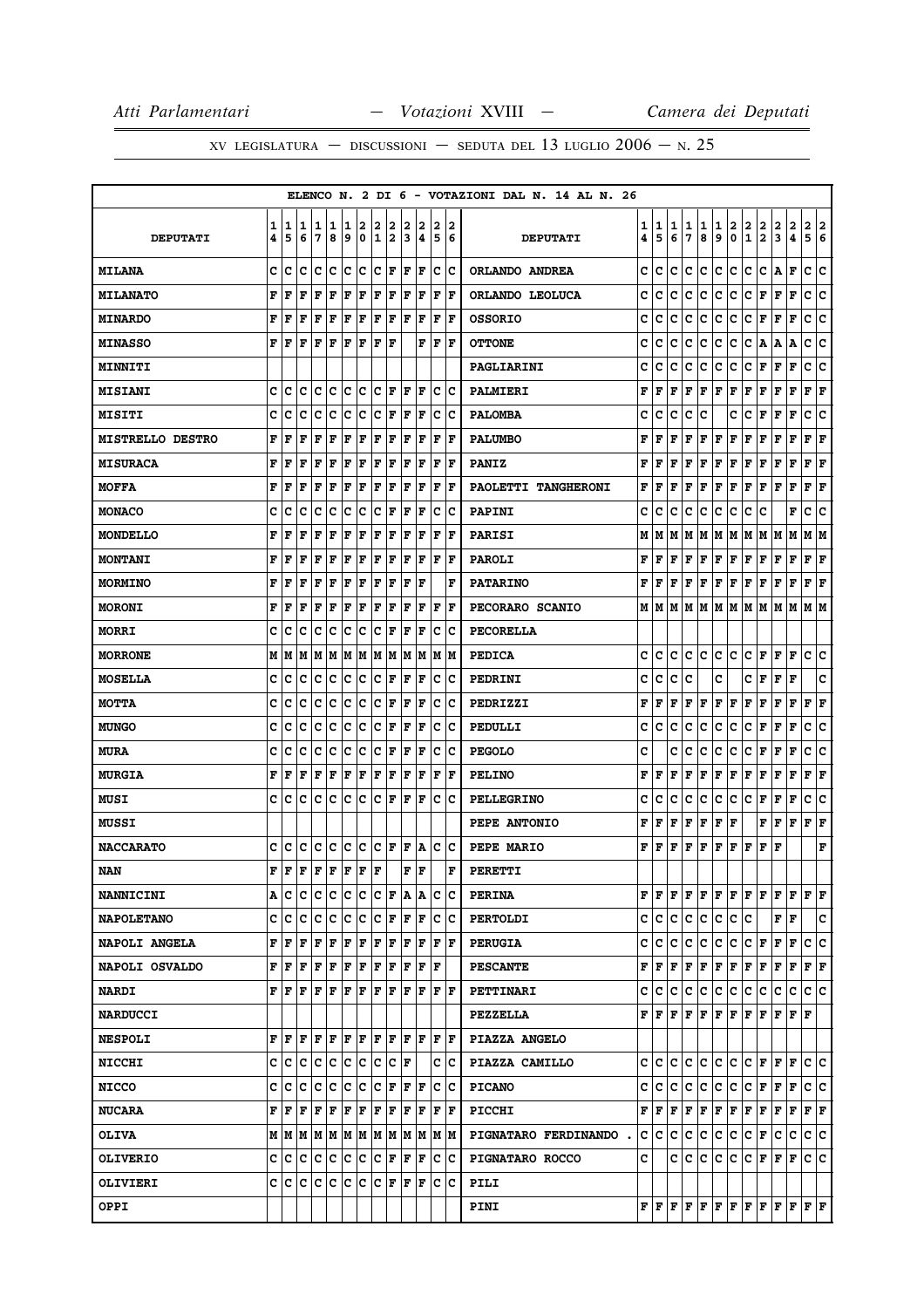|                        |   |                      |     |   |             |      |              |     |               |               |                        |             |     | ELENCO N. 2 DI 6 - VOTAZIONI DAL N. 14 AL N. 26 |                           |       |   |    |     |              |             |                      |                     |                         |              |                        |     |
|------------------------|---|----------------------|-----|---|-------------|------|--------------|-----|---------------|---------------|------------------------|-------------|-----|-------------------------------------------------|---------------------------|-------|---|----|-----|--------------|-------------|----------------------|---------------------|-------------------------|--------------|------------------------|-----|
|                        | 1 | 1                    | 1   | 1 | 1           | 1    | 2            | 2   |               |               |                        | 2           | 2   |                                                 | 1                         | 1     | 1 | 1  | 1   | 1            | 2           | $\frac{2}{1}$        | $\frac{2}{2}$       | $\mathbf{2}$            | 2            | 2                      | 2   |
| <b>DEPUTATI</b>        | 4 | 5                    | 6   | 7 | 8           | 9    | $\mathbf 0$  | 1   | $\frac{2}{2}$ | $\frac{2}{3}$ | $\frac{2}{4}$          | 5           | 6   | <b>DEPUTATI</b>                                 | 4                         | 5     | 6 | 7  | 8   | 9            | $\mathbf 0$ |                      |                     | $\overline{\mathbf{3}}$ | 4            | 5                      | 16  |
| <b>PINOTTI</b>         | C | Iс                   | c   | c | c           | c    | c            | c   | F             | F             | F                      | c           | lc  | <b>ROSITANI</b>                                 | F                         | F     | F | F  | F   | F            | F           | F                    | F                   | F                       | F            | $\mathbf{F}$           | ΙF  |
| <b>PIRO</b>            | c | c                    | c   | c | c           | c    | c            | c   | F             | F             | F                      | c           | lc. | ROSSI LUCIANO                                   | F                         | F     | F | ΙF | F   | $\mathbf F$  | F           | F                    | F                   | F                       | F            | F F                    |     |
| <b>PISACANE</b>        | c | c                    | c   | c | c           | c    | c            | c   | F             | ΙF            | F                      | с           | F   | ROSSI NICOLA                                    |                           |       |   |    |     |              |             |                      |                     |                         |              |                        |     |
| <b>PISCITELLO</b>      | c | с                    | c   | c | c           | c    | c            | c   | c             | c             | F                      | с           | lc. | <b>ROSSI GASPARRINI</b>                         | с                         | c     | C | с  | lc. |              | c           |                      | C F F F             |                         |              | c c                    |     |
| <b>PISICCHIO</b>       | M | M                    | M   | M | M           | M    | M            | M   | M             | M             | M                      | M           | lм  | <b>ROSSO</b>                                    | F                         | F     | F | F  | F   | F            | F           | F                    | F                   | F                       |              | ${\bf F} \mid {\bf F}$ |     |
| <b>PIZZOLANTE</b>      | F | F                    | F   | F | F           | F    | F            | F   | F             | F             | F                      | $\mathbf F$ | F   | <b>ROTONDO</b>                                  |                           |       |   |    |     |              |             |                      |                     |                         |              |                        |     |
| <b>POLETTI</b>         | c | с                    | c   | c | c           | c    | c            | c   | F             | F             | F                      | с           | Ιc  | <b>RUGGERI</b>                                  | C                         | c     | c | c  | c   | c            | c           | c                    | c                   | F                       | F            | c                      | ١c  |
| <b>POLLASTRINI</b>     | М | M                    | M   | M | M           | M    | М            | M   | М             | M             | M                      | М           | lм  | <b>RUGGHIA</b>                                  | C                         | c     | c | c  | c   | $\mathbf{C}$ | c           | c                    | $\mathbf{F}$        | F                       | F            | с                      | lc. |
| <b>PONZO</b>           | F | F                    | F   | F | F           | F    | F            | F   | F             | F             | F                      | F           | F   | <b>RUSCONI</b>                                  | c                         | c     | c | с  | c   | c            | c           | c                    | с                   | F                       | F            | c                      | lc. |
| <b>PORCU</b>           | F | F                    | F   | F | F           | F    | F            | F   | F             | F             | F                      | F           | F   | RUSSO FRANCO                                    | c                         | c     | c | c  | с   | c            | с           | с                    | F                   | F                       | F            | с                      | с   |
| <b>PORETTI</b>         | c | c                    | c   | c |             | c    | c            | c   | c             | c             | c                      | c           | Ιc  | <b>RUSSO PAOLO</b>                              |                           |       | F | F  | F   | F            | F           | F                    | Г                   | F                       | F            | ${\bf F}$ ${\bf F}$    |     |
| <b>PORFIDIA</b>        | C | c                    | C   | c | c           | c    | c            | c   | F             | F             | F                      | $\mathbf c$ | Ιc  | <b>RUTA</b>                                     | c                         | c     | c | c  | c   | c            | с           | c                    | c                   | F                       | $\mathbf F$  | c                      | c   |
| <b>POTTINO</b>         |   |                      |     |   |             |      |              |     |               |               |                        |             |     | <b>RUTELLI</b>                                  |                           | мIм   | M | M  | M   | M            | M           | M                    | M                   | M                       | M            | M  M                   |     |
| <b>PRESTIGIACOMO</b>   |   |                      |     |   |             |      |              |     |               |               |                        |             |     | <b>RUVOLO</b>                                   |                           | F     | F | F  | F   | $\mathbf F$  | F           | F                    | F                   | F                       | $\mathbf{F}$ | F                      | F   |
| <b>PREVITI</b>         |   |                      |     |   |             |      |              |     |               |               |                        |             |     | <b>SAGLIA</b>                                   | F                         | F     | F | F  | F   | $\mathbf F$  | F           | F                    | F                   | F                       | $\mathbf F$  | F                      | F   |
| <b>PRODI</b>           | М | M                    | M   | M | M           | M    | М            | M   | M             |               | M M                    | M M         |     | <b>SALERNO</b>                                  | F                         |       | F | F  | F   | F            | F           | F                    | F                   | F                       | F            | F                      | F   |
| <b>PROIETTI COSIMI</b> | F | F                    | F   | F | F           | F    | F            | F   | F             | F             | F                      | F           | F   | <b>SAMPERI</b>                                  | c                         | c     | c | c  | с   | c            | с           | c                    | F                   | г                       | F            | с                      | с   |
| <b>PROVERA</b>         | c | c                    | c   | c | c           | c    | c            | c   | F             | F             | F                      | $\mathbf C$ | Ιc  | <b>SANGA</b>                                    | c                         | c     | с | c  | с   | c            | c           | с                    | с                   | г                       | F            | с                      | ∣c  |
| <b>QUARTIANI</b>       | C | c                    | c   | c | c           | c    | c            | Ιc  | F             | F             | F                      | c           | lc  | <b>SANNA</b>                                    | C                         | c     | c | c  | с   | c            | с           | c                    | F                   | F                       | $\mathbf F$  | c                      | C   |
| <b>RAISI</b>           |   | F                    |     | F | ΙF          | F    | F            |     | F             | F             | F                      | F           | l F | <b>SANTAGATA</b>                                | М                         | M     | M | М  | M   | M            | M           | M                    | M                   | M                       | M            | MM                     |     |
| <b>RAITI</b>           |   |                      |     |   |             |      |              |     |               |               |                        |             |     | <b>SANTELLI</b>                                 | F                         | F     | F | F  | F   | $\mathbf F$  | F           | F                    | F                   | F                       | F            | ${\bf F}$ ${\bf F}$    |     |
| <b>RAMPELLI</b>        | F | F                    | F   | F | $\mathbf F$ | F    | F            | F   | F             | F             | F                      | F           | l F | <b>SANZA</b>                                    | F                         | F     | F | F  | F   | $\mathbf F$  | F           | F                    |                     | $\mathbf F$             | $\mathbf F$  |                        |     |
| <b>RAMPI</b>           | c | с                    | c   | c | c           | c    | с            | lc. | F             | F             | F                      | c           | Ιc  | <b>SASSO</b>                                    | c                         | с     | c | с  | c   | c            | c           | с                    | с                   | Α                       | A            | c                      | lc. |
| <b>RANIERI</b>         | М | M                    | M   | M | М           | M    | М            | M   | М             | M             | M                      | M  M        |     | <b>SATTA</b>                                    | c                         | c     | c | c  | с   | c            | с           | c                    | F                   | F                       | F            | с                      | c   |
| <b>RAVETTO</b>         | F | F                    | F   | F | F           | F    | F            | F   | F             | F             |                        | F           | F   | <b>SCAJOLA</b>                                  | м                         | M     | M | М  | М   | M            | M           | M                    | M                   | M                       | M            | MM                     |     |
| <b>RAZZI</b>           | C | C                    | C   | c | c           | c    | $\mathtt{C}$ | c   | F             | F             | F                      | C           | lc  | <b>SCALIA</b>                                   |                           |       |   |    |     |              |             |                      |                     |                         |              |                        |     |
| <b>REALACCI</b>        | М |                      | MM  | M | M           |      |              |     |               |               | M  M  M  M  M  M  M  M |             |     | <b>SCHIETROMA</b>                               | c                         | lc.   | C | C  | lC. | c            | c           | lC.                  | A                   | A A                     |              | c c                    |     |
| <b>REINA</b>           | F | F                    | F   | F | F           | F F  |              | F F |               | F             | F                      | F F         |     | <b>SCHIRRU</b>                                  |                           | c c c |   |    |     | c            | lc.         |                      | F                   | F                       | F            |                        | c   |
| RICCI ANDREA           | c | с                    | c   | c | c           | c    | с            | c   | F             | F             | F                      | c           | ١c  | <b>SCOTTO</b>                                   | c                         | c     | с | c  | c   | c            | lc.         | c                    | F                   | F                       | F            | c                      | lc. |
| RICCI MARIO            | c | с                    | c   | c | c           | c    | c            | lc. | F             | F             | F                      |             |     | <b>SERENI</b>                                   | c                         | c     | c | c  | c   | c            | c           | c.                   | $\vert$ $\mathbf F$ | F F                     |              | c c                    |     |
| <b>RICEVUTO</b>        | F | F                    | F   | F | F           | F    | $\mathbf F$  |     | F             | F             | F                      | F           | lF  | <b>SERVODIO</b>                                 | c                         | с     | c | с  | c   | c.           | c           | $ {\tt C} $ F        |                     | F F                     |              | c c                    |     |
| <b>RIGONI</b>          | c | с                    | lc. | c | c           | c    | c            | c   | F             | F             | F                      | c.          | Ιc  | <b>SGOBIO</b>                                   | c                         | c     | c | c  | c.  | c.           | c.          | ∣c∙                  | lc.                 | c                       | c            | c c                    |     |
| <b>RIVOLTA</b>         |   |                      |     |   |             |      |              |     |               |               |                        |             |     | SILIQUINI                                       |                           |       |   |    |     |              |             |                      |                     |                         |              |                        |     |
| <b>ROCCHI</b>          | c | lc.                  | lc. | c | Iс          | lc l | lc.          |     | C F F F       |               |                        | c           | ١c  | <b>SIMEONI</b>                                  | $\mathbf{F}   \mathbf{F}$ |       |   |    | FF  |              |             |                      | $\bf  F F F F F F$  |                         |              |                        | F   |
| <b>ROMAGNOLI</b>       | F | F                    | F   | F | F           | F    | F            | F F |               | F             | lF.                    | F F         |     | <b>SINISCALCHI</b>                              | c                         | c     | c | c  | c.  | c c          |             | $ {\bf C}  {\bf F} $ |                     | FF                      |              | c c                    |     |
| <b>ROMANI</b>          |   |                      |     |   |             |      |              |     |               |               |                        |             |     | <b>SIRCANA</b>                                  | c                         | с     | с | c  | lc. | c.           | lc.         | $ {\tt C}\, $ F      |                     | F F                     |              | c                      |     |
| <b>ROMANO</b>          | F | F                    | F   | F | F           | F    | F            | F F |               | F             | F                      | F           | F   | <b>SMERIGLIO</b>                                | c                         | IC.   | C | с  | c   | c            | c.          |                      | C F F F             |                         |              | c c                    |     |
| <b>ROMELE</b>          | F | F                    | F   | F | F           | F    | F            | F   | F             | F             | F                      | F           | F   | <b>SOFFRITTI</b>                                |                           |       |   |    |     |              |             |                      |                     |                         |              |                        |     |
| <b>RONCHI</b>          | F | $ {\bf F}  {\bf F} $ |     | F | F           | F F  |              | F F |               |               | F F                    | F  F        |     | SORO                                            | c c                       |       |   | c  | lc. | c c          |             |                      | C F F F             |                         |              | c c                    |     |
| <b>RONCONI</b>         | F |                      | F   |   |             |      | F            | F   | F             | F             |                        | $F$ $F$ $F$ |     | <b>SPERANDIO</b>                                |                           | c c c |   |    | c c | c c          |             |                      | C F F               |                         | F            | c c                    |     |